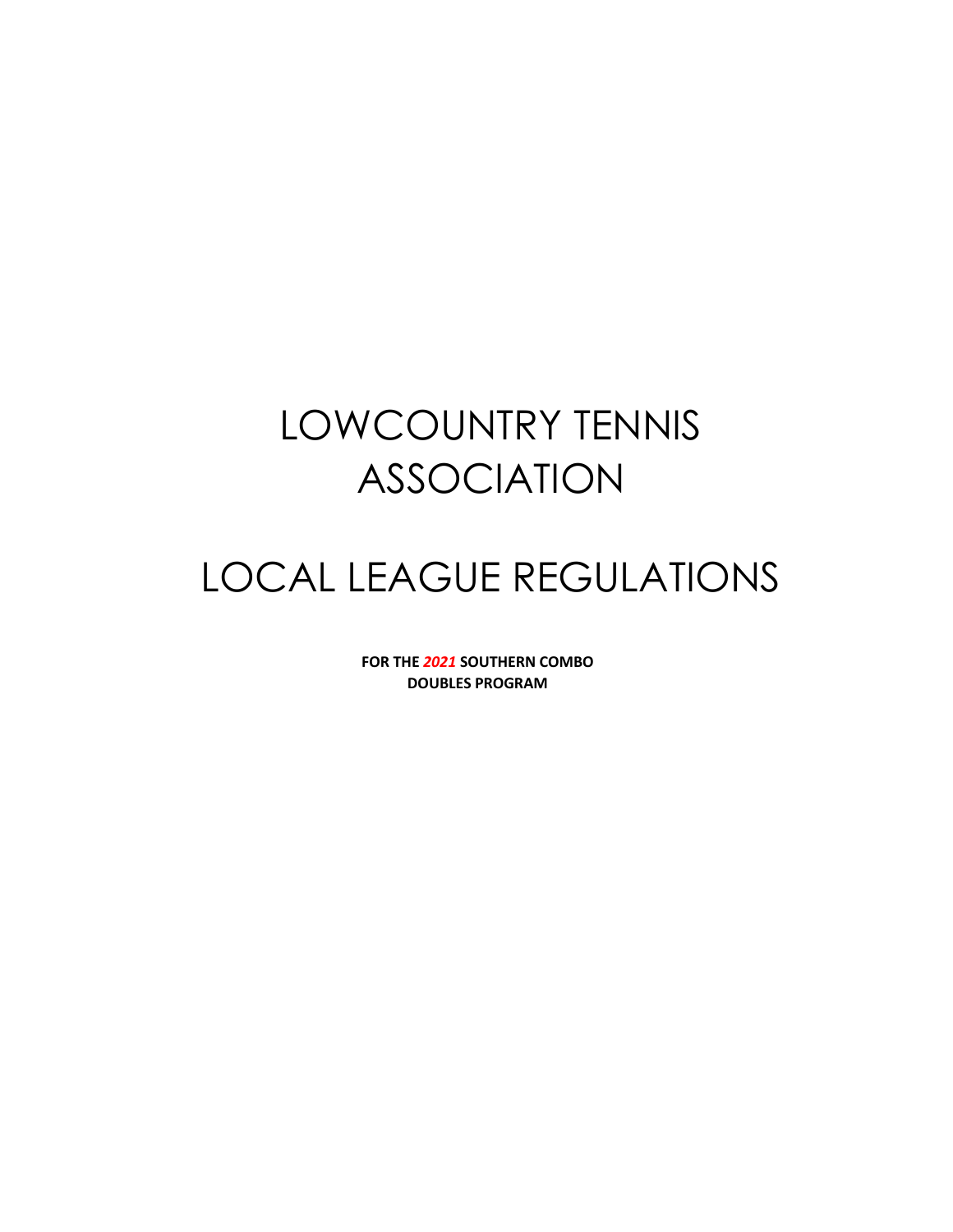#### INTRODUCTION

The following are the regulations for the USTA League Tennis Southern Combo Doubles Program in the Lowcountry Tennis Association of the South Carolina State of the Southern Section, and they apply to the 18 & Over Age Group, the 40 & Over Age Group, the 55 & Over Age Group, and the 65 & Over Age Group. These regulations augment the *2021* Southern Combo Doubles Regulations; the *2021* USTA South Carolina Southern Combo Doubles Regulations, the Lowcountry Tennis Association Constitution and the Lowcountry Tennis Association By-Laws. All of the regulations mentioned can be found on the Lowcountry Tennis Association web site (www.lctatennis.org) For the most part, Local League Regulations do not repeat rules and regulations found in the other documents. In those instances where a regulation is repeated, it is repeated verbatim. For a person to understand the full set of regulations that apply to the Lowcountry Tennis Association, it is necessary to have copies of all of the regulations mentioned above. These regulations can be found on the Lowcountry Tennis Association website (www.lctatennis.org).

0.02 USTA Southern Section, and USTA South Carolina State regulations take precedence over the Lowcountry Tennis Association Local League Regulations. If any conflicts occur, the Local League Regulations will be overruled by the other regulations.

0.03 It may be necessary to correct or change the Local League Regulations in order to react to changes in Southern Section or South Carolina State regulations.

## 1.0 GENERAL

#### **1.07 TENNIS BALLS**

The home team must furnish one can of unopened yellow or white Ball Type 1 (fast-regular felt) or Ball Type 2 (medium-heavy duty felt) tennis balls for each individual match to be played. The Penn pink tennis balls are not approved by the USTA and thus cannot be used for League Tennis play.

#### **1.18 SECTIONAL LEAGUE COORDINATORS**

The Southern Section has appointed Chris Walling as Sectional League Coordinator to implement and administer the USTA League Tennis Program in accordance with the USTA League Tennis Regulations.

#### **1.19 STATE LEAGUE COORDINATOR (SLC)**

A. The following person has been appointed to implement and administer the USTA/South Carolina USTA League Tennis Program: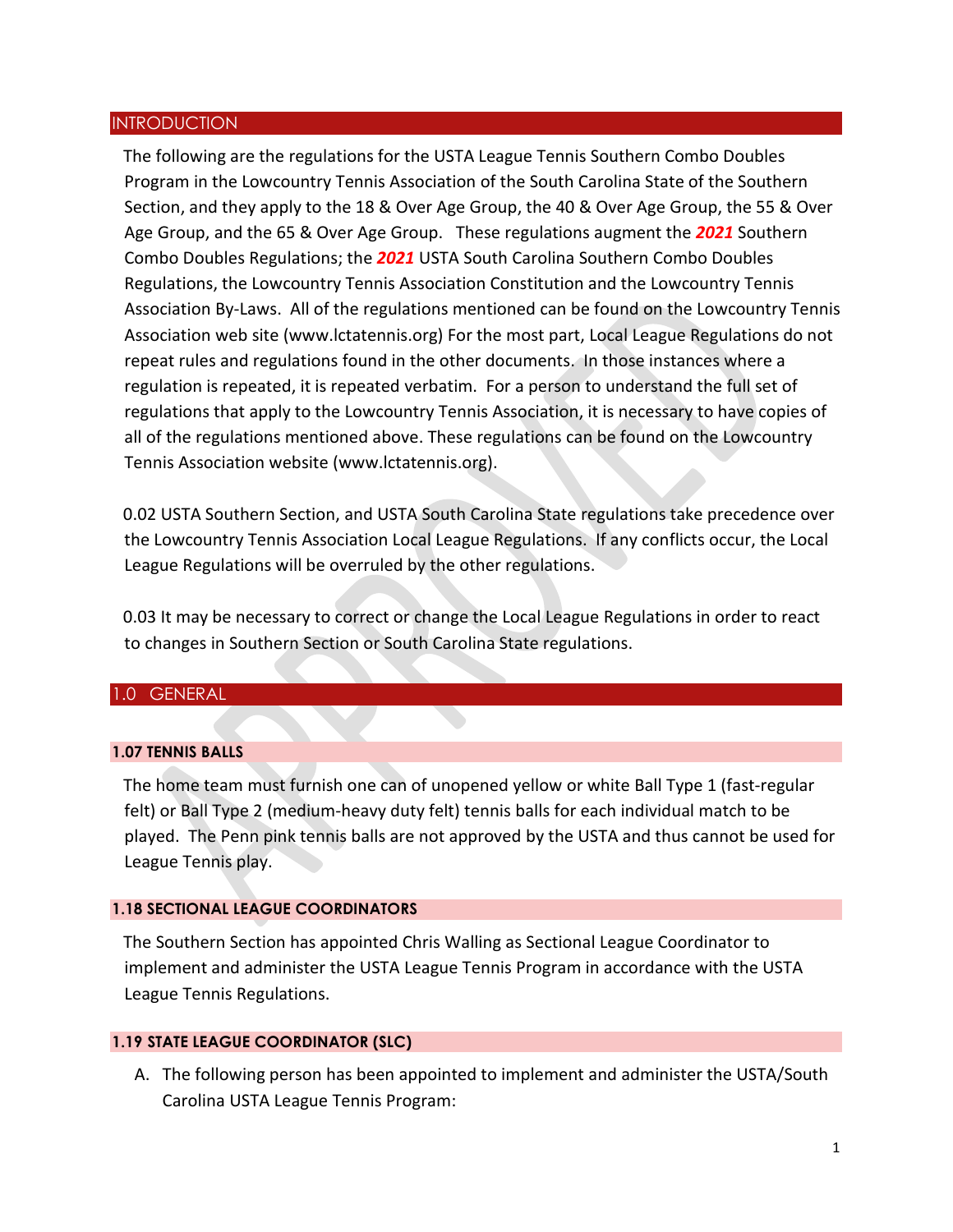Susan Turner 18 Woodcross Drive Columbia, SC 29212 Turner@sctennis.com (803) 781-2574 ext. 140 803-201-1016 mobile

## **1.20 LOCAL LEAGUE COORDINATORS**

A. The following person has been appointed to implement and administer the Lowcountry Tennis Association USTA League Tennis Program and to interpret the Lowcountry Tennis Association Local League Regulations:

> Doreen "Dee" Mack 107 Claret Cup Way Charleston, SC 42941 hotback4@gmail.com (843) 568-0391

B. The following person has been appointed to implement and administer the Lowcountry Tennis Association Southern Combo Doubles League Tennis Program and to interpret Lowcountry Tennis Association Local League Regulations for Combo Doubles:

> Nancy Pitcairn 680 Pawley Road Mt Pleasant, SC 29464 [ncpit2@gmail.com](mailto:ncpit2@gmail.com) (843) 270-6865

## **1.21 TEAM CAPTAIN**

Each team shall appoint a team captain to handle administrative affairs and to represent the team in Lowcountry Tennis Association matters. It is recommended that the team captain be a playing member of the team, but, in no circumstances, may an individual be a team captain of more than one 18 & Over Age Group team at the same level of play or more than one 40 & Over Age Group team at the same level of play or more than one 55 & Over Age Group team at the same level of play or more than one 65 & Over Age Group team at the same level of play, though an individual could be the captain of one 18 & Over Age Group team or one 40 & Over Age Group team or one 55 & Over Age Group team or one 65 & Over Age Group team at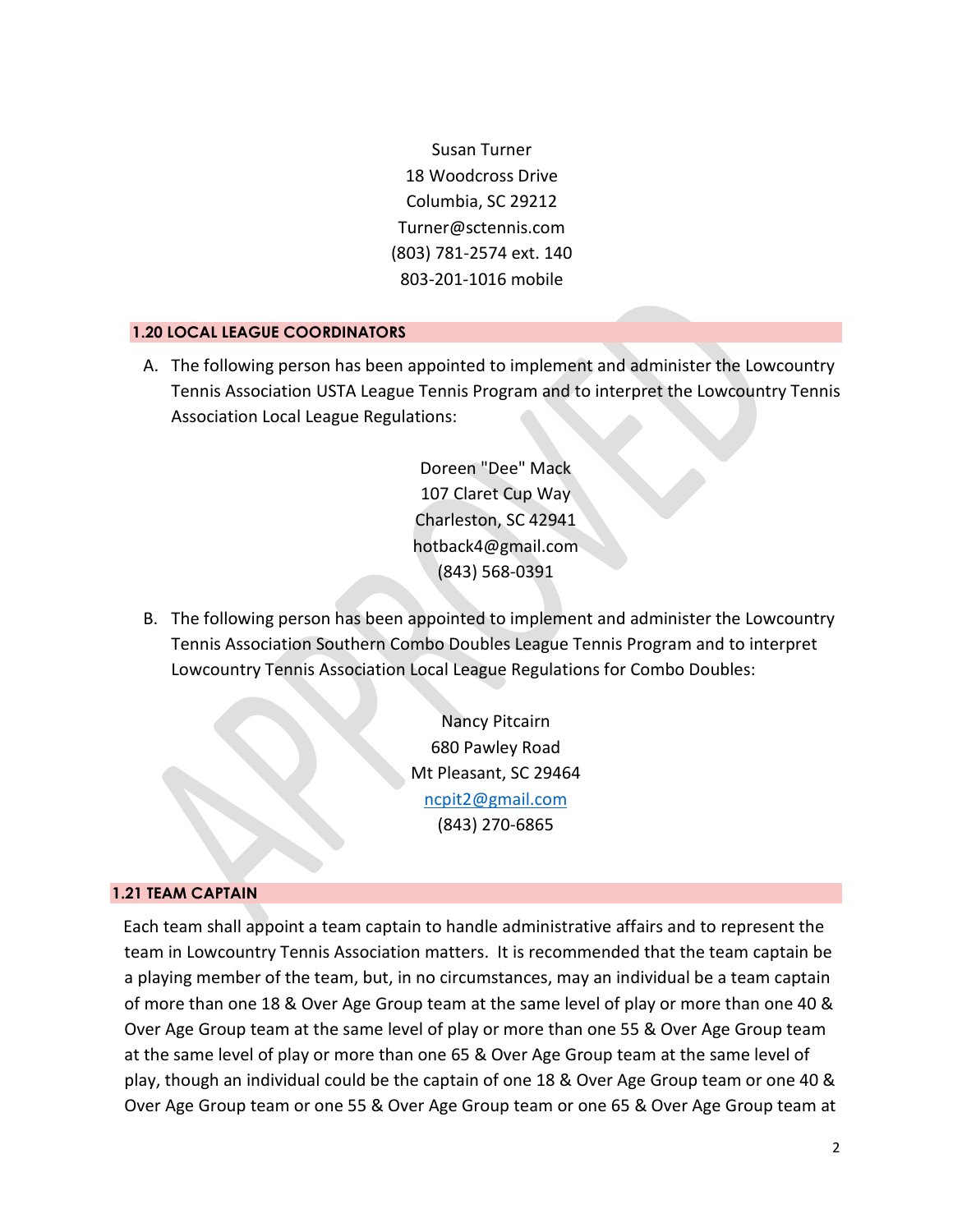the same level of play, or of multiple 18 & Over Age Group teams, and/or multiple 40 & Over Age Group teams and/or multiple 55 & Over Age Group teams and/or multiple 65 & Over Age Group teams at different levels of play. The team captain, or an acting team captain, must be present at every match. Each team may also appoint a co-captain. Both the captain and cocaptain (if there is one) must have valid email addresses and telephone numbers in TennisLink.

# **1.24 LOCAL LEAGUE SEASON**

The season for the Lowcountry Tennis Association Southern Combo Doubles Local League shall be from *June 5, 2021, to August 28, 2021*.

## **1.25 OUT OF AREA TEAMS**

If teams are accepted and moved from other leagues and/or tennis associations to play in the Lowcountry Tennis Association, those teams will play all of their matches at Lowcountry Tennis Association sites. The Lowcountry Tennis Association geographic area is the South Carolina Counties of Charleston, Colleton, Berkeley, and Dorchester.

## **SINGLETON TEAMS:**

**Number of Teams.** When a Local League does not have the required number of Teams (two teams), in either the 18 & Over Age Group, 40 & Over Age Group, 55 & Over Age Group, and 65 & Over Age Group to constitute a level, the affected Local League Coordinators, shall either:

- a. Offer to move that team to another age division offered in that area in that particular level, if applicable.
- b. Move individual players to another team in that area, if applicable, or move them to an "Extra Players" flight to hold for future play in other leagues.
- c. The *USTA SC District League Coordinator* may move a singleton team to another area's league tree only if it is agreed upon by both local league coordinators and accomplished before that recipient area's deadline.
- d. Complete teams that are moved to play in a local league area other than their home local league must secure home courts in that local league they choose to participate unless both local league coordinators agree on something different.
	- i. The singleton team must follow all rules and regulations of the host league.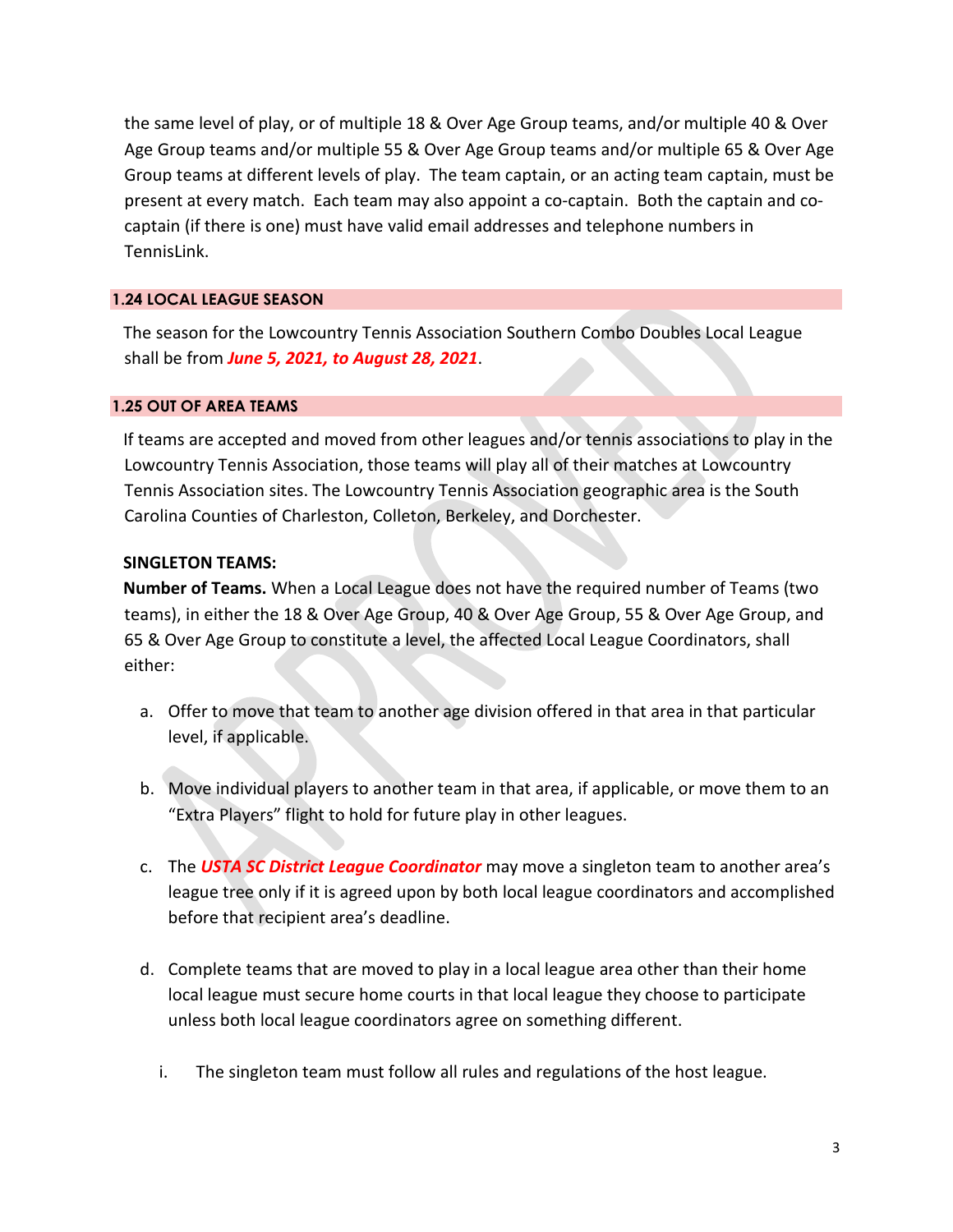- ii. The host league is responsible for all awards, state championship fees (if applicable), and state championship registration.
- e. If Local League coordinators agree to combine singleton teams in order to form a league for those teams to qualify, the winning team from that singleton league will be allowed to represent the Local League where they initially registered.
	- i. Rules and regulation issues that occur during the singleton team league play will be handled by *the USTA SC District League Coordinator* in consultation with the Local League coordinators that are involved.
	- ii. The area that is represented by the winning team will be responsible for all awards, state championship fees (if applicable) and state championship registration for that team.
- f. Refund all or a portion of the registration fee in accordance with the Local League policy.

# **1.26 COURT FACILITIES**

Each team participating in the Lowcountry Tennis Association (LCTA) must guarantee the use of three courts at one location for all LCTA regularly scheduled and make-up matches. Any approved USTA surface is permissible, including indoor and outdoor (clay or hard) surfaces. The choice of surfaces is the prerogative of the home team, and more than one surface may be used for a single team match. The home team must identify which individual matches will be played on which surfaces prior to either team turning in the line-up for that day's play. If the court surface of the home team's choice is not available but alternate court surfaces at the home team facility are available and playable, the available and playable surfaces must be used. The home team is responsible to have courts available and playable at match time. If the court surface of the home team's choice is not available but alternate court surfaces at the home team facility are available and playable, the available and playable surfaces must be used.

The following further defined the number of teams that may form at a facility: A maximum of 2 teams for every 3 courts can be accommodated. If a facility will commit the following - 3-5 courts - 2 teams; 6-8 courts - 4 teams; 9 or more courts - 6 teams at a facility. In the case of Charleston Tennis Center, more teams can be accommodated by using Bees Ferry; for Maybank, additional teams can be accommodated by using Alan Fleming courts.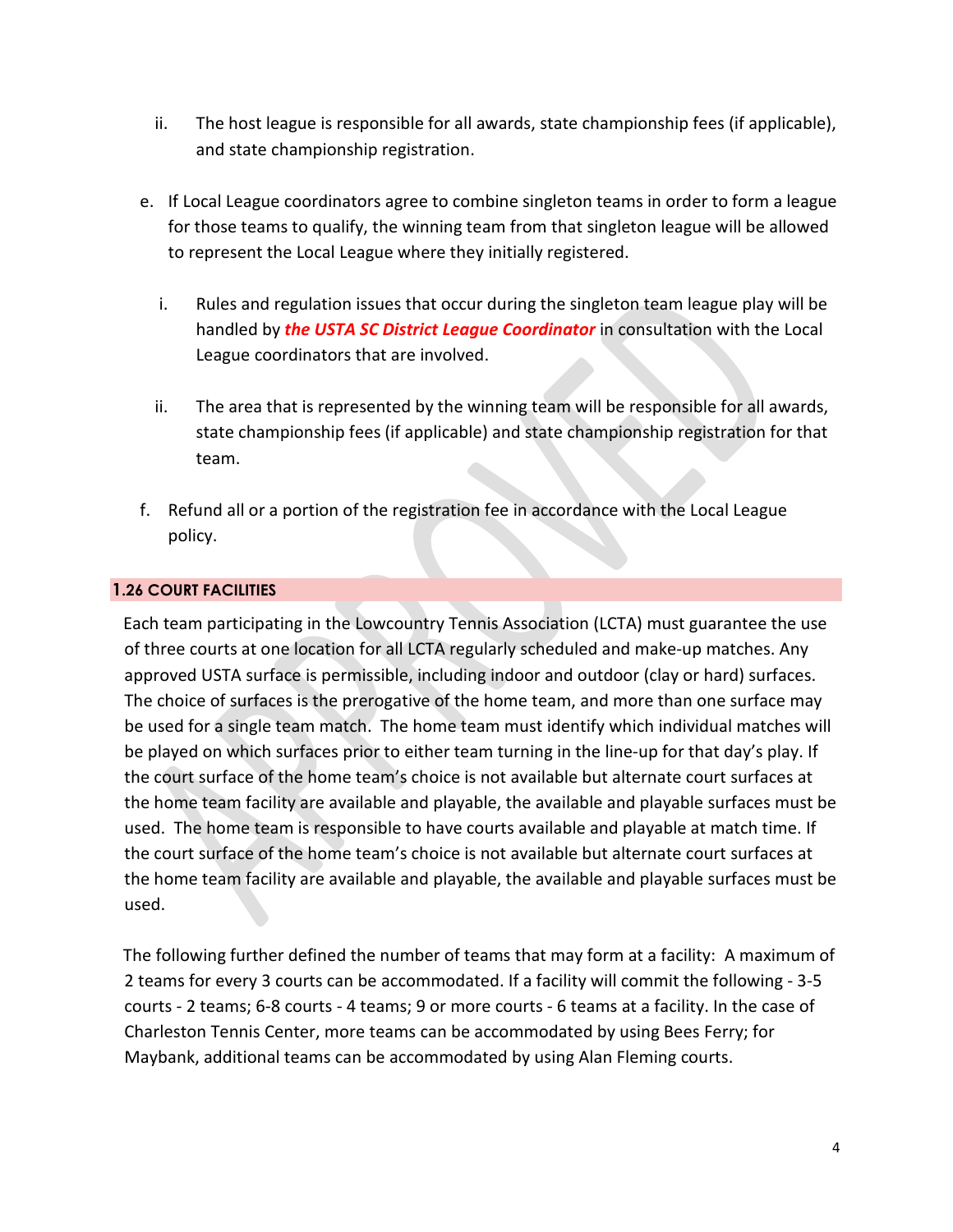## **1.27 COACHING AND SPORTSMANSHIP**

- A. No coaching is allowed in the LCTA Combo 18 & Over, 40 & Over, 55 & Over or 65 & Over Age groups.
- B. There are no linespersons or referees for LCTA matches. If a conflict occurs during match play over line calls, the players involved may request their captains to appoint a linesperson for the remainder of the match.
- C. Foot faults are illegal. Constant and blatant foot faulting giving the server a definite advantage should be politely brought to the attention of the server. If the foot-faulting continues, the players involved may request the captains to appoint a linesperson for the remainder of the match.
- D. Players should call the score after each point to avoid confusion. If there is disagreement over the score, players should go back to the last agreed upon point.
- E. Spectators may not aid players in making a line call or in determining the correct score. Spectators should not participate in the match in any way and should refrain from doing so even if asked by the players.
- F. Spectators may quietly watch a match in progress. They should not sit or stand at the end of the court immediately behind the servers or receivers if it is distracting to the players. Spectators may quietly clap for points well played. It should be remembered that the well-played point should be applauded regardless of who won the point. It is poor tennis etiquette to clap for unforced errors.
- G. It is the responsibility of the team captain to control the noise and behavior of team spectators. Loud, boisterous or unsportsmanlike behavior is unacceptable. If a problem arises with a spectator, both players should ask the spectator to refrain from the offensive behavior. If the behavior persists, the team captains should be summoned to handle the situation. If necessary, a grievance should be filed.
- H. Coaches and club professionals must not interfere in discussions or negotiations between players or captains unless specifically asked by both captains for advice. Even then, it is the responsibility of the two captains, not the coach or professional, to decide on the appropriate resolution.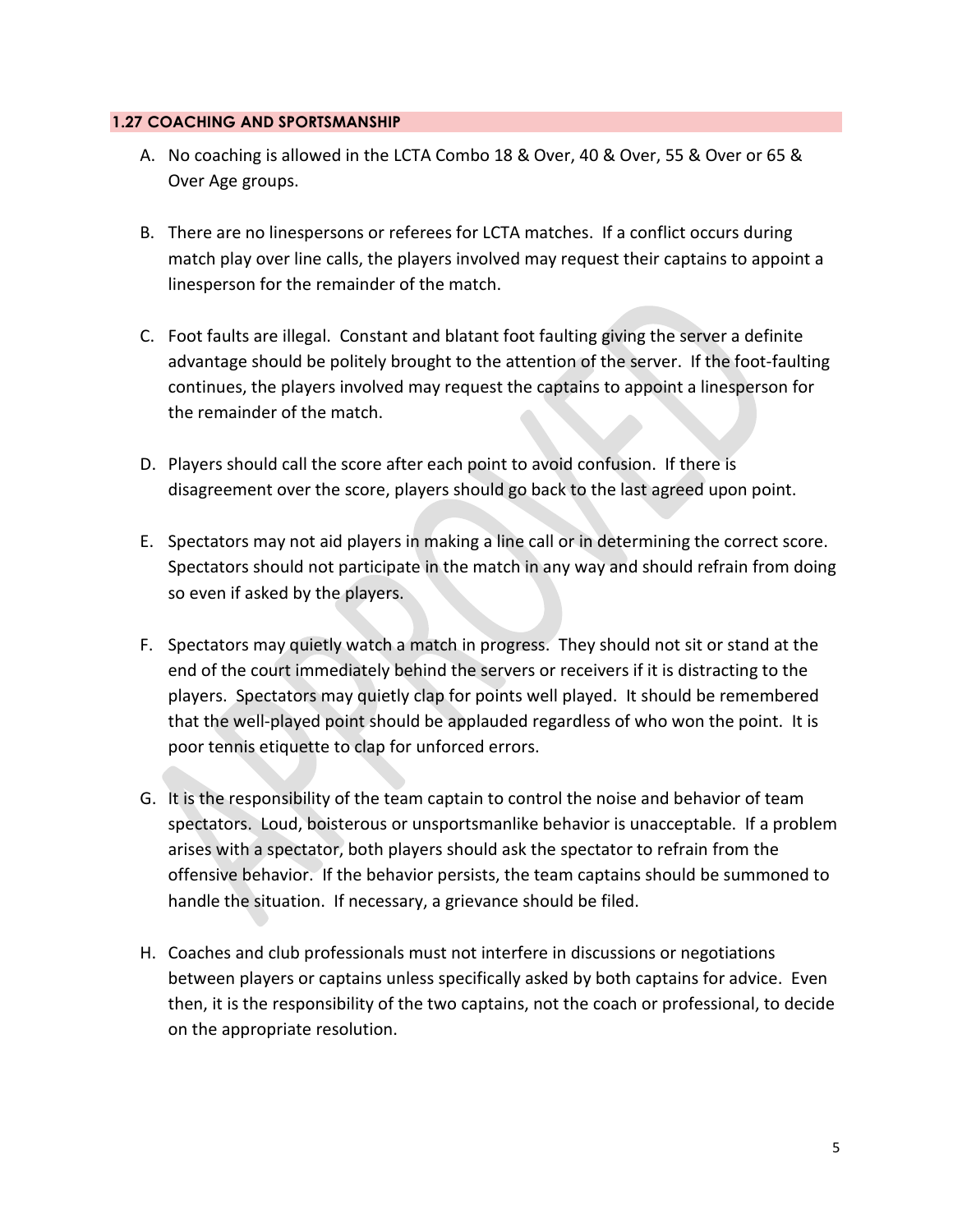- I. Disputes should be settled between players as soon as they arise. All points played in good faith stand. Players should be able to resolve any dispute by themselves. If, however, they cannot, they should do the following:
	- (1) The player should inform the opponent of the problem and intention to leave the court to obtain the assistance of the team captain. When leaving the court, the racket should be left on the court.
	- (2) The captain should contact the opponent's captain and they should try to resolve the dispute. If the captains are involved in playing a match, the players may have to postpone their play until the captains are available to assist them.
	- (3) If the captains and players cannot agree on a resolution to the conflict, the offended player(s) may either: (i) Continue to play the match, but do so under protest. The score and who was serving at the time of the protest will be indicated on the scorecard with the annotation, "played under protest." At the conclusion of the match, the offended player may or may not file a written grievance. If no grievance is filed, the results of the match stand as completed. (ii) Stop play, ensuring both captains and the opponent know why. Indicate on the scorecard that the match was stopped in protest and indicate the score and who was serving at the time the match was stopped. The offended player's captain should file a grievance. If no grievance is filed within the required time frame (see 3.01), the match will be scored as a retirement by the offended player.

# 2.00 COMBO DOUBLES LOCAL LEAGUE REGULATIONS

## **2.01 LOCAL LEAGUE**

Players may appeal their rating once anytime during the *2021* league year. Players who submit an appeal to their self-rating through the Tennis Link system before the deadline for registering players will be permitted to register up to seven days after the notification of final self-rating. If a player's rating is appealed down during the Combo season, the player must adjust the rating on the roster for the duration of the season and should notify the Combo Coordinator to make update on TennisLink roster. Previous matches by the player would stand. If a player's rating is appealed down after the Combo season, the player may not adjust the rating on the roster and must continue to use the rating on the roster for the remaining championship year. If a player's rating is appealed up during the Combo season, he/she must use that rating for the duration of the Combo season. Previous matches by that player would stand. If a team advances directly to the sectional championships, and registration has closed, a player must use the level that is listed on the roster and cannot adjust their rostered level when year-end ratings are published.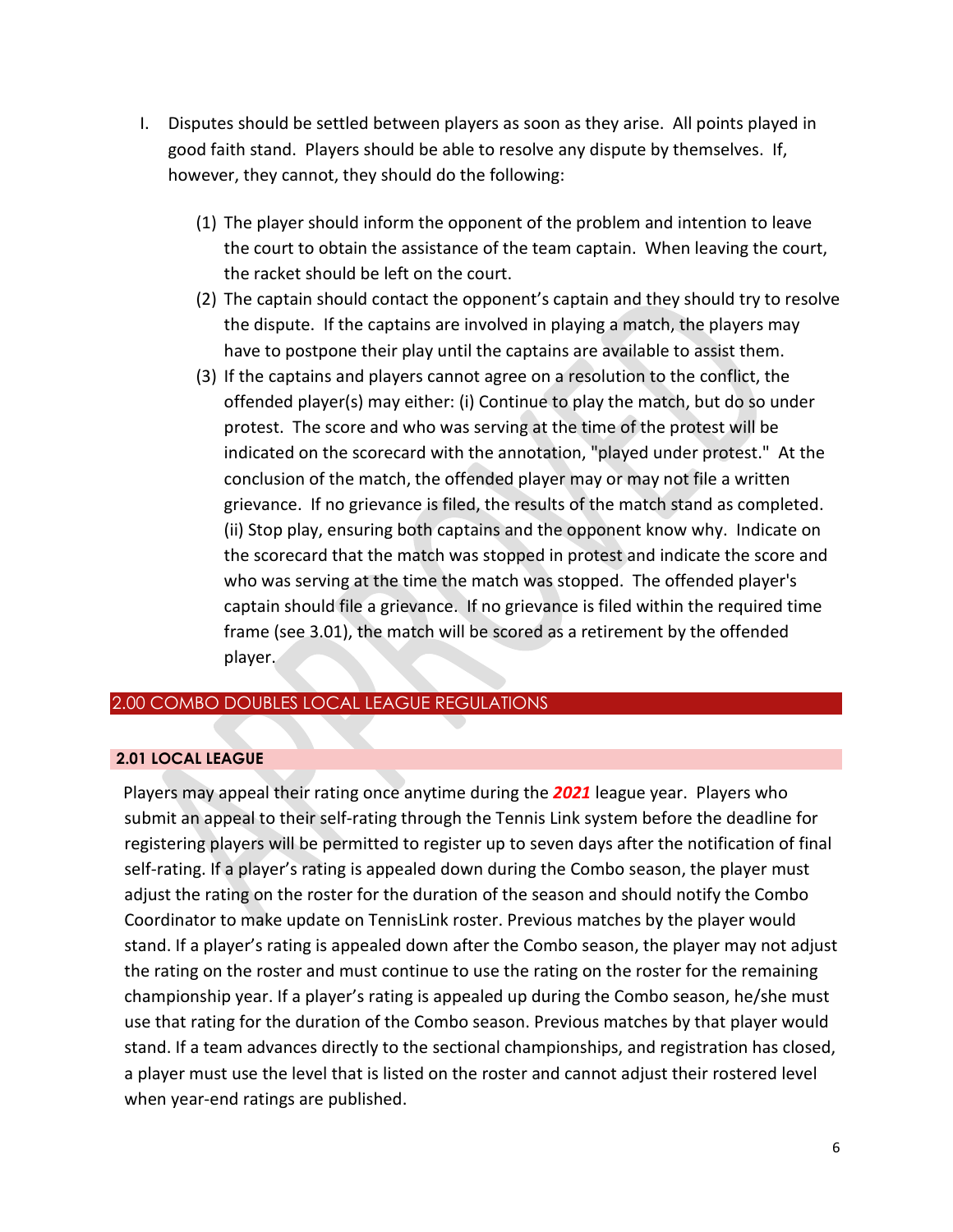#### **2.01A NUMBER OF TEAMS**

The Lowcountry Tennis Association shall consist of a minimum of two teams in a specific level of competition or flight. In order to accommodate scheduling considerations, the Lowcountry Tennis Association may establish two or more subflights within a flight. The decision to establish two or more flights will be made by the COMBO Doubles Coordinator. Subflights will generally not be established where it results in a subflight of fewer than five teams and subflights will not generally exceed 13 teams. The make-up of a subflight will be the result of either a random selection or on the basis of geographical location, as determined by the level coordinator. When using the random selection alternative, the level coordinator may elect to split, to the maximum extent possible, the teams from a single tennis club among subflights.

#### **2.01B TEAM**

- *1. A team will consist of a minimum of six players of the same gender able to combine to for 3 eligible teams.*
- **2.** All members of a team in 18 & Over Age Group must be at least 18 years of age by December 31, *2021*. before registering for an 18 & Over team at any level. **Each player over the age of 18 shall have reached the required minimum age prior to or during the calendar year in which such player participates in his or her first local league.**
- 3. All members of a team in 40 & Over Age Group must be at least 40 years of age by December 31, *2021*.
- 4. All members of a team in 55 & Over Age Group must be at least 55 years of age by December 31, *2021*.
- 5. All members of a team in 65 & Over Age Group must be at least 65 years of age by December 31, *2021*.

#### **2.01D ENTRY**

- 1. Players with a computer rating must play based on that NTRP level.
- 2. Players without a computer rating but who self-rated within the past year must play at that level.
- 3. Players who do not have a computer rating on file in TennisLink shall self-rate in accordance with the National Tennis Rating Program (NTRP) Guidelines and complete the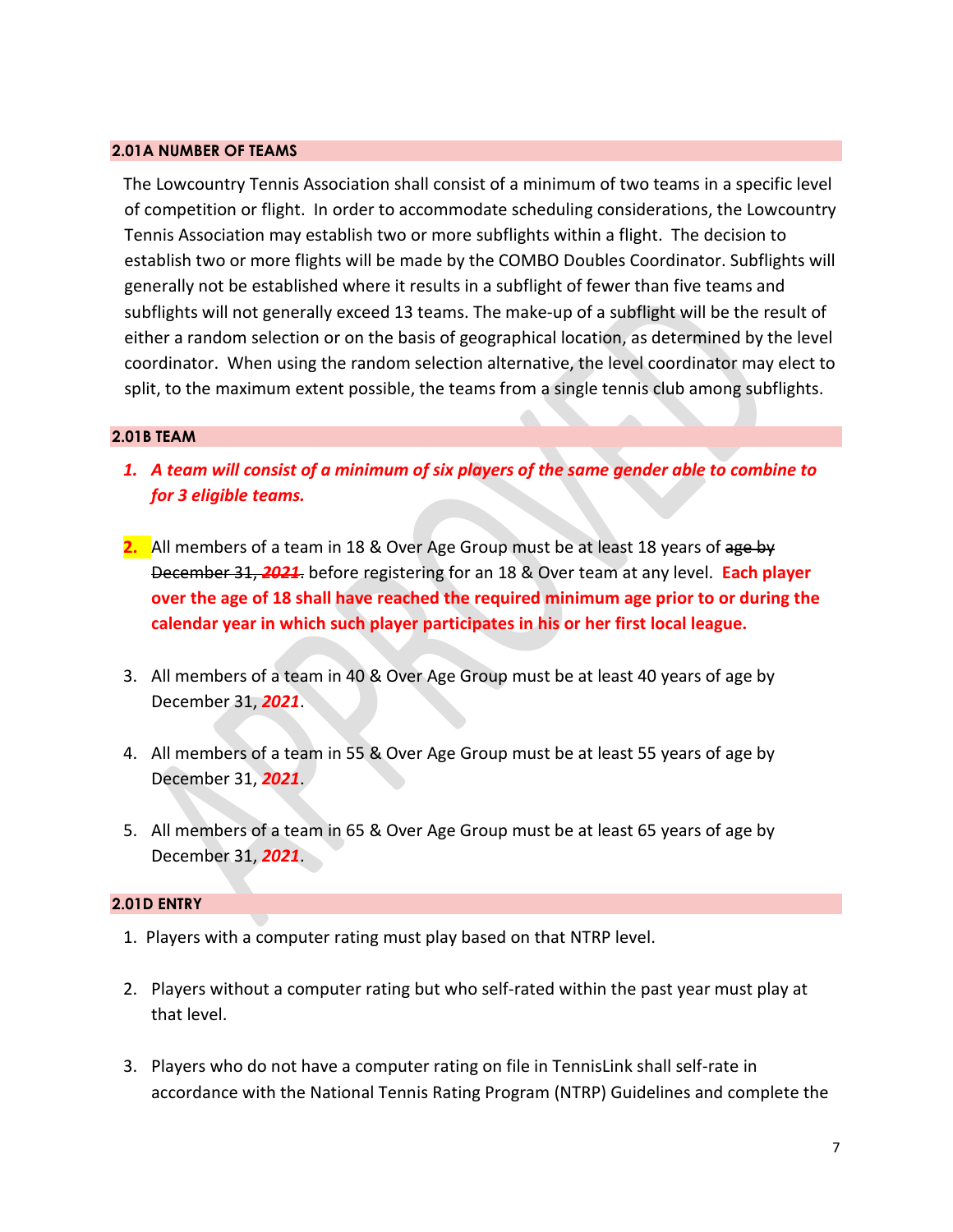self-rating process on TennisLink when registering for a team. Failure to provide accurate information regarding a player's tennis history will subject the player, the captain and/or others who condoned inaccurate self-rating to sanctions and disqualification.

# **2.01E LEVELS OF PLAY**

2.01E(1) The Lowcountry Tennis Association Local League has determined that for the league year of *2021* the following levels shall be available if at least two teams register for the level.

> 18 & Over Combo Doubles: 2.5, 5.5, 6.5, 7.5, 8.5, 9.5, and 10.5 40 & Over Combo Doubles: 5.5, 6.5, 7.5, and 8.5 55 & Over Combo Doubles: 6.5, 7.5, and 8.5 65 & Over Combo Doubles: 6.5, 7.5 and 8.5 *NOTE:* 65 & Over is a SC League only – no further advancement past SC State Championships.

2.01E(2) The combined ratings of an on-court partnership must not exceed the level of the flight.

NTRP cap for Combined Levels:

| Level | <b>Max Rating</b> |
|-------|-------------------|
| 5.5   | 3.0               |
| 6.5   | 3.5               |
| 7.5   | 4.0               |
| 8.5   | 5.0               |
| 9.5   | 5.5               |
| 10.5  | 6.0               |
|       |                   |

2.01E(3) Each team must have a minimum of three AT LEVEL partnerships registered. For example, a 7.5 team must have at least three 3.5 players and at least three 4.0 players.

# **2.01G SCORING AND REST**

2.01G(1) All matches in the 18 & Over, 40 & Over, 55 & Over and 65 & Over Combo League, will be the best of three sets with a match tie break (i.e., first team to win at least 10 points and with at least a two-point margin over the opponent) in lieu of the third set, and a set tie break (i.e., first team to win at least 7 points and with at least a two-point margin over the opponent) at 6-all in the first two sets. If either a set tiebreak or match tiebreak is needed, the LCTA will use the Coman Tiebreak Procedure.

2.01G(2) A 2-minute break may be taken at the end of each set.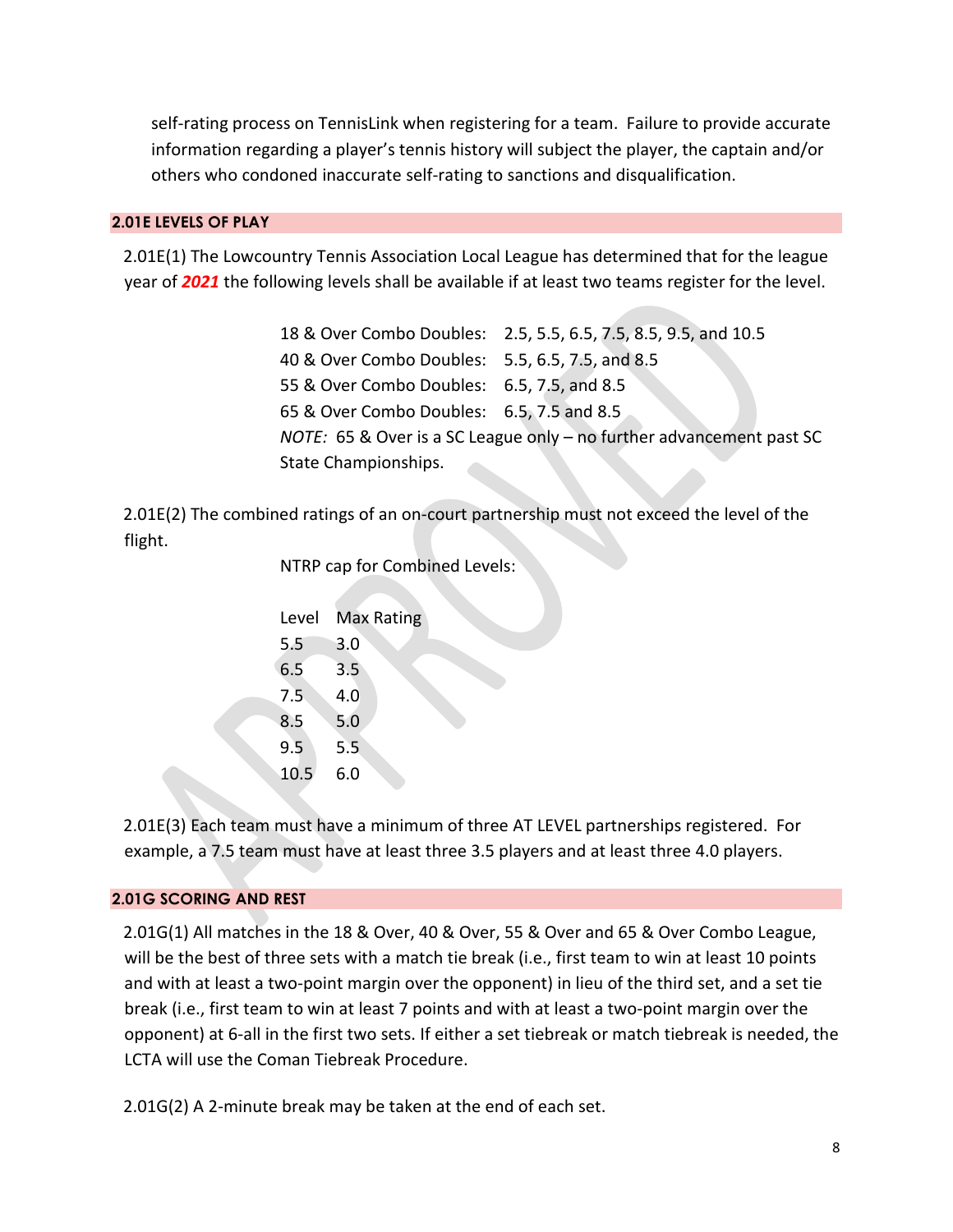2.01G(3) There will be a changeover, but no break, at the end of the first game of each set.

# **2.01H COMPETITION FORMAT**

# **2.01H(1) SCHEDULE FORMAT**

# (a) **Regular Season.**

- i. Each level of play shall consist of one flight or two or more subflights as discussed in paragraph 2.01A above.
- ii. Each flight/subflight in each division shall play at least one round robin competition wherein every team plays every other team, and each team must play a minimum of three team matches. In a flight with only two or three teams, each team must play a minimum of three matches.
- iii. Flights will only be subdivided into sub-flights when the number of teams registered for a flight is such that it does not allow one full round robin format to be played in the number of weeks allocated or available for play in any particular season.

(b) **Playoffs.** To participate in local playoffs, a player must have played in 1 regular season matches or have 1 default received. Local playoffs are now considered "Championships." (\* Note: If the Lowcountry Tennis Association receives a wild card before the playoffs are scheduled, the appropriate playoff format will include the wild card. If the wild card is received after the playoff is scheduled, the original format will not change and will be based on the number of automatic entries the LCTA has into the State playoffs).

- I. **Single Flight**. There will be no Lowcountry Tennis Association playoffs when the division consists of a single flight.
- II. **Two Subflights**. When there are two subflights in a division, the play-off format will depend upon the number of teams from the LCTA that will participate in the South Carolina Combo Doubles State Championships.
	- aa. If only one LCTA team will participate in the State Championships, that team will be determined during a single playoff match involving the top team in each subflight.
	- bb. If the Lowcountry Tennis Association receives two entries to the State Championships, a round robin playoff, involving the top two teams in each subflight, will be held to determine the final placement of the teams. In the first round, the top team from each subflight will play the number two team in the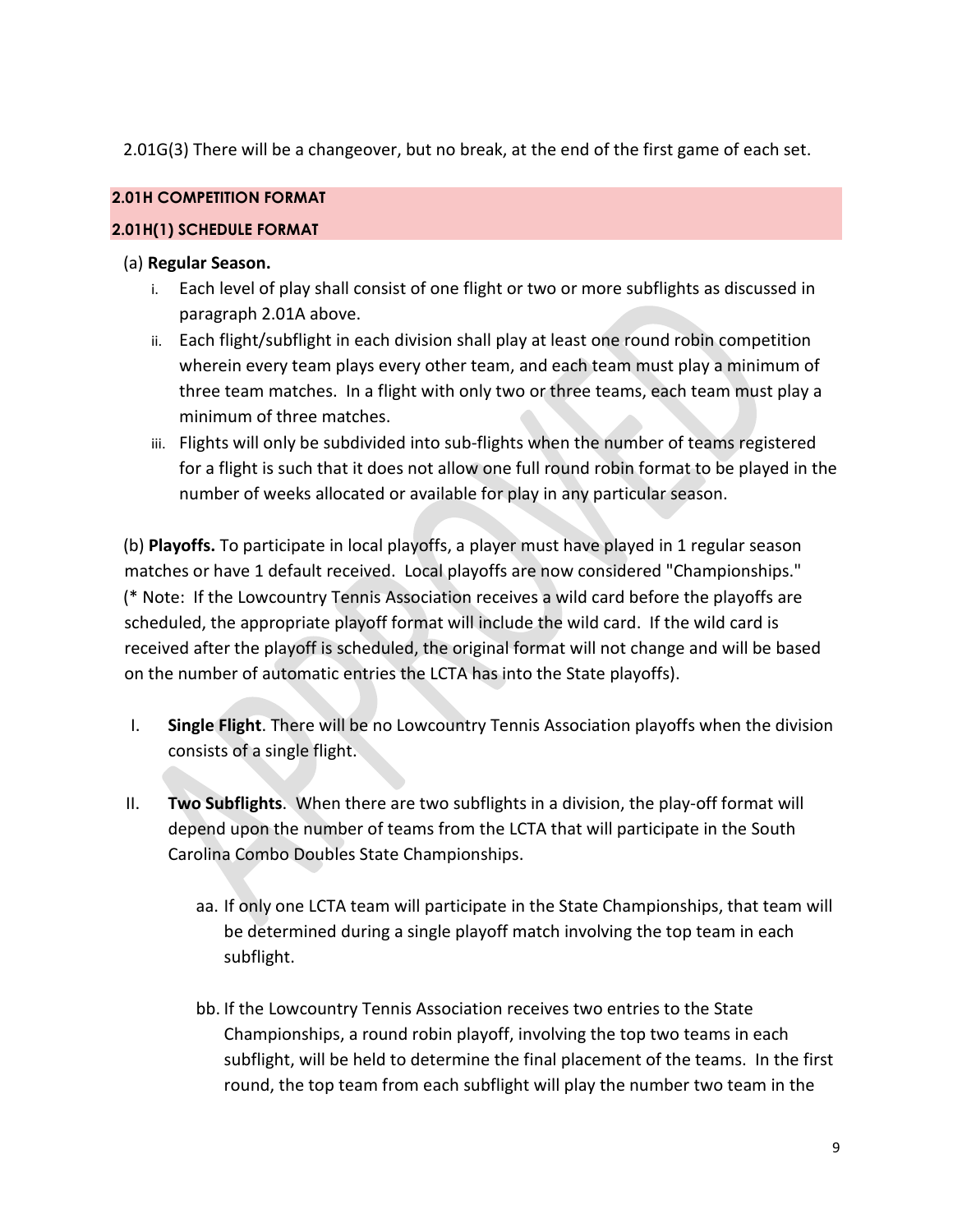other subflight. In the second round, the top team in each subflight will play the number two team in its subflight. In the third round, the top teams from each subflight will play each other as will the second-place teams from each subflight. The final placement of teams will be determined according to 3.01H(2)(c) below.

cc. If the Lowcountry Tennis Association receives more than two entries to the State Championships, the final placement of the teams will be determined during a play-off in a single elimination, eight-draw tournament format consisting of the top three teams from each subflight. The first-place team will be the winner of the play-off. The second-place team will be the losing finalist of the play-off. The third-place team will be the winner of a match between the two losing semifinalists of the play-off. The fourth-place team will be the loser of a match between the two losing semi-finalists of the play-off. The teams will be seeded in the following format:

-Position 1 will go to the first-place finisher from subflight #1, and will have a first-round bye. -Position 2 will be a bye position.

-Position 3 will go to the second-place finisher from subflight #2, and will play Position 4 in the first round.

-Position 4 will go to the third-place finisher from subflight #1, and will play Position 3 in the first round.

-Position 5 will go to the third-place finisher from subflight #2, and will play Position 6 in the first round.

-Position 6 will go to the second-place finisher #2 from subflight #1, and will play Position 5 in the first round.

-Position 7 will be a bye position.

-Position 8 will go to the first-place finisher from subflight #2, and will have a first-round bye. (In order to determine which flight is Flight #1 and which is Flight #2, the level coordinator will put the names of the two flights on separate sheets of paper, put them in a container, and select one sheet from the container. That will be Flight #1.)

III. **Three Flights**. When there are three flights in a division, the play-off format will depend upon the number of teams from the LCTA that will participate in the South Carolina Combo Doubles State Championships. If only one LCTA team will participate in the State Championships, that team will be determined during a single play-off match involving the top team in each subflight. If the LCTA receives two entries to the State Championships, the final placement of the top four teams will be determined during a play-off in a single elimination, eight-draw tournament format consisting of the top two teams from each flight. The first-place team will be the winner of the play-off. The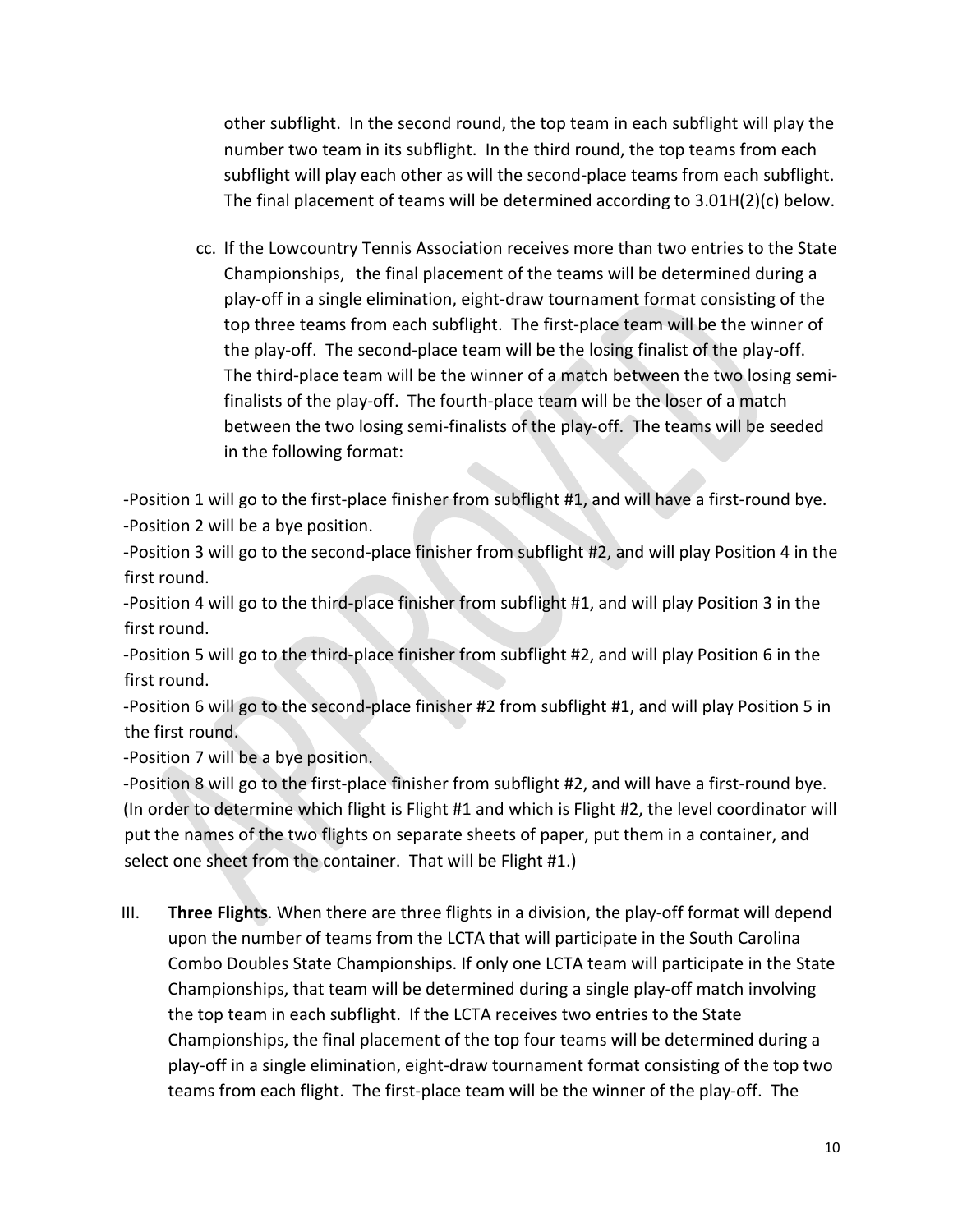second-place team will be the losing finalist of the play-off. The third-place team will be the winner of a match between the two losing semi-finalists of the play-off. The fourthplace team will be the loser of a match between the two losing semi-finalists of the playoff. The teams will be seeded in the following format:

-Position 1 will go to the first-place finisher Flight #1, and will have a first-round bye.

-Position 2 will be a bye position.

-Position 3 will go to second-place finisher from Flight #2, and will play Position 4 in the first round.

-Position 4 will go to second-place finisher from Flight #3, and will play Position 3 in the first round.

-Position 5 will go to second-place finisher Flight #1, and will play Position 6 in the first round. -Position 6 will go to first-place finisher from Flight #3, and will play Position 5 in the first round.

-Position 7 will be a bye position.

-Position 8 will go to first place finisher from Flight #2, and will have a first-round bye. (In order to determine which flights are Flights #1, #2, and #3, the level coordinator will put the names of the three flights on separate sheets of paper, put them in a container, and select one sheet from the container. That will be Flight #1. The level coordinator will then select, in turn, Flights #2 and #3 from the remaining sheets of paper.)

IV. **Four Flights**. When there are four flights in a division, the final placement of the top four teams will be determined during a single elimination, eight draw, tournament format play-off involving the top two teams in each flight. The teams will be seeded in the following format:

-Position 1 will go to the first-place finisher in Flight #1, and will play position #2 in the first round.

-Position 2 will go to the second-place finisher in Flight #4, and will play Position #1 in the first round.

-Position 3 will go to the second-place finisher in Flight #2, and will play Position #4 in the first round.

-Position 4 will go to the first-place finisher in Flight #3, and will play Position #3 in the first round.

-Position 5 will go to the first-place finisher in Flight #2, and will play Position #6 in the first round.

-Position 6 will go to the second-place finisher in Flight #3, and will play Position #5 in the first round.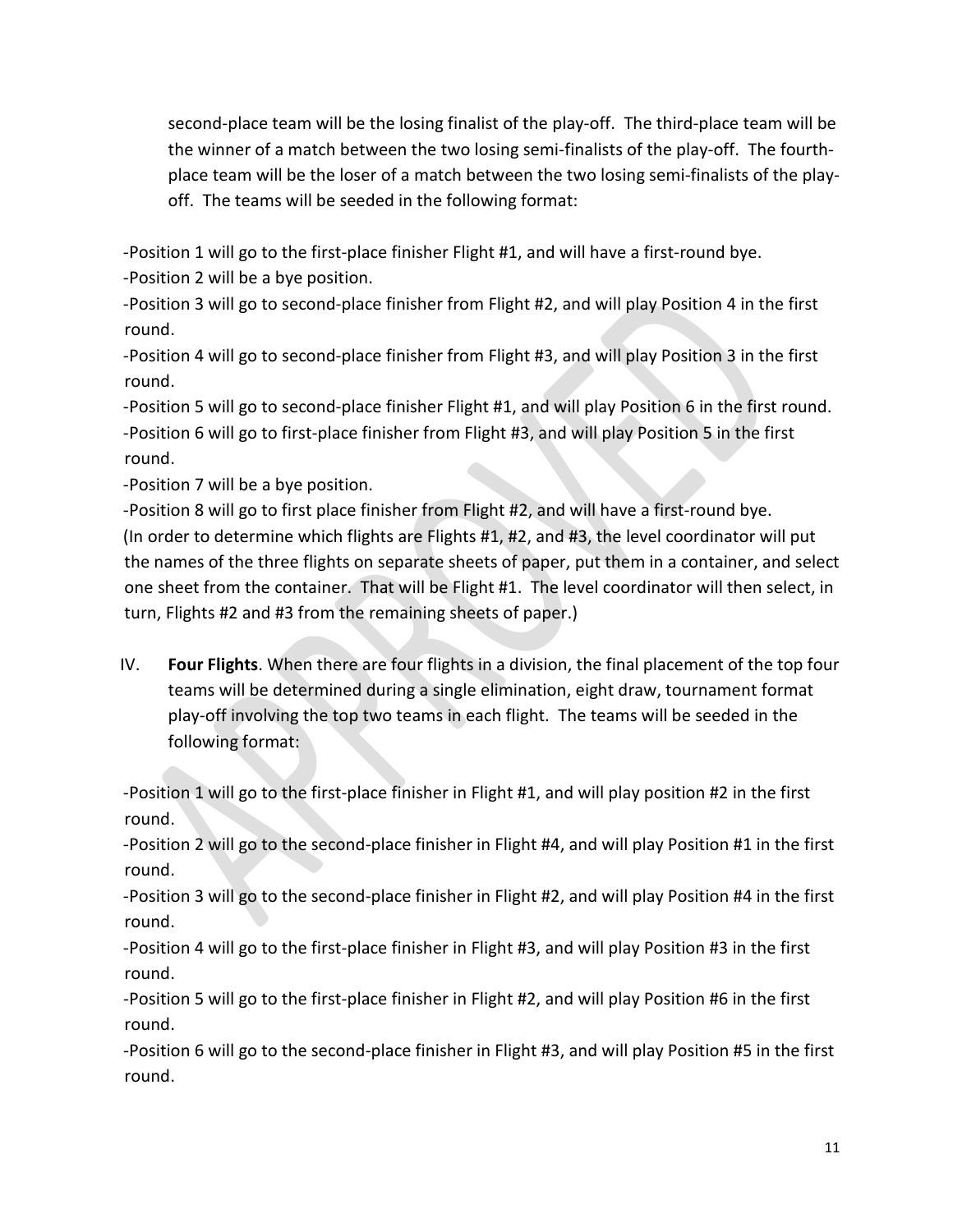-Position 7 will go to the second-place finisher in Flight #1, and will play Position #8 in the first round.

-Position 8 will go to the first-place finisher in Flight #4, and will play Position #7 in the first round.

(In order to determine which flights are Flights #1, #2, #3, and #4, the level coordinator will put the names of the four flights on separate sheets of paper, put them in a container, and select one sheet from the container. That will be Flight #1. The level coordinator will then select, in turn, Flights #2, #3, and #4 from the remaining sheets of paper.)

- V. **Play-Off Sites.** The selection of the play-off site(s) is the responsibility of the Combo Coordinator. All matches will be played at one or more central sites.
- VI. **Play-Off Dates.** For all flights/subflights having play-offs, the play-offs will be held *September 16-19, 2021* at Mt. Pleasant Recreation Dept. If it becomes necessary to change these dates, all captains will be notified. *Due to Covid-19 and to provide safe play to our membership and facility employees, we will evaluate Covid risks and protocols prior to scheduling the playoffs to determine whether only the top team in each flight will playoff or the top two teams if the wild cards have been given.*

# **2.01H(2) Team Match and Scoring**

- a. Each team match in the Lowcountry Tennis Association shall consist of three individual doubles matches.
- b. The team winning the majority of the individual matches in a team match shall be awarded one team point.
- c. Flight standings at the end of the regular season shall be in the order of the number of team points won, i.e., the winner of the flight competition shall be the team with the most team points at the end of the season, etc. In the event that two or more teams in a flight/subflight have the same number of team points at the end of the season, the tie shall be broken in the following manner:
	- i. Winner of the most individual matches during the season.
	- ii. Head-to-Head competition.
	- iii. Loser of the fewest number of sets during the season.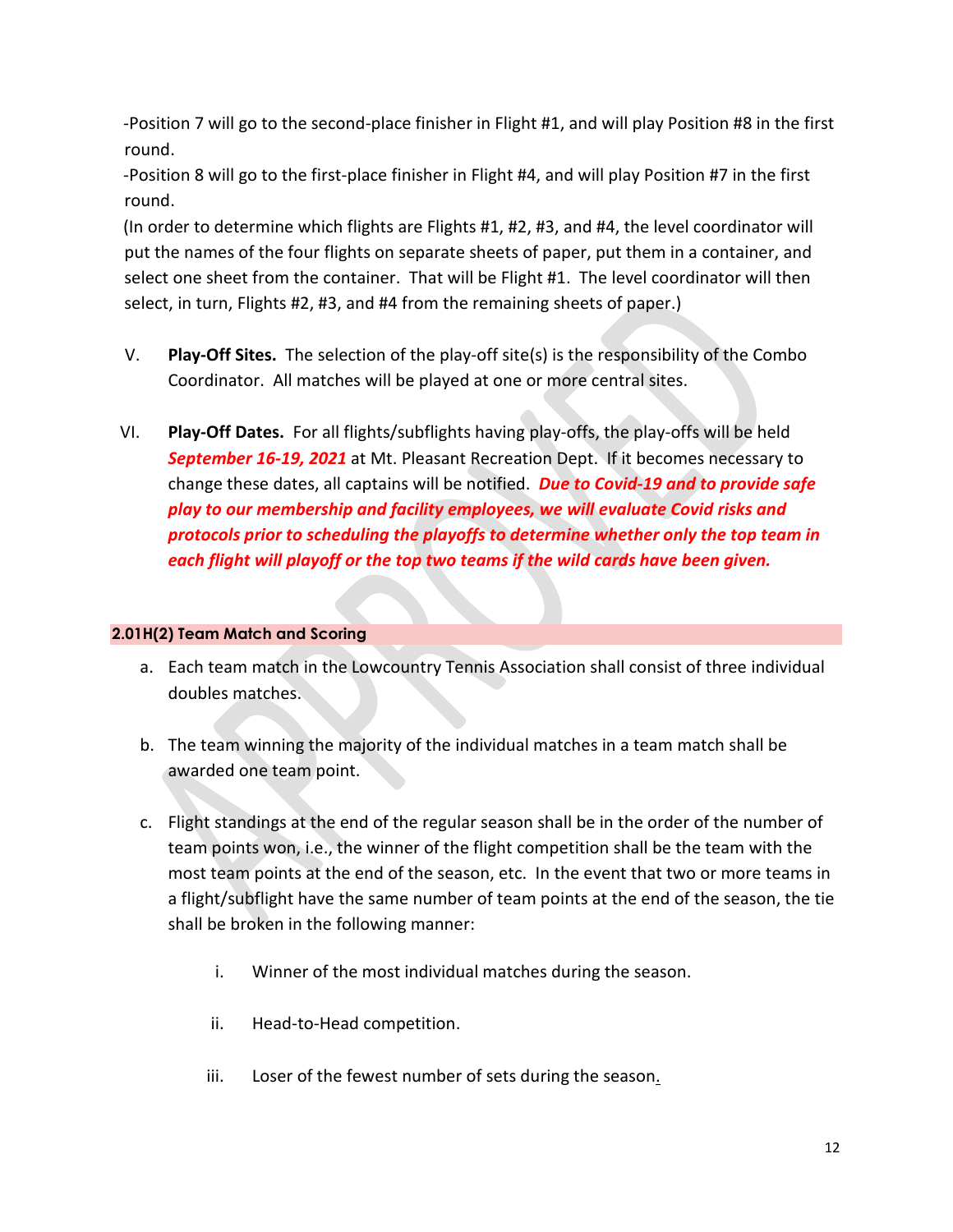- iv. Loser of the fewest number of games during the season.
- d. During playoff round robins, the positions of the teams at the end of the round robin shall be determined in the same manner as during flight competition except that only matches played during the playoff round robin will be used to determine team points, individual matches won, sets lost and games lost.

# e. **Recording and Reporting Scores**.

- i. Match scores are to be entered into TennisLink within 48 hours of the end of the match. While either team may enter the score, it is recommended that the captain or co-captain of the winning team enter the score.
- ii. If match scores are not entered into TennisLink within 48 hours, a team will receive one warning. Any additional occurrences of not entering the score within 48 hours of match completion will result in the match being excluded when determining the division/flight standings.
- iii. The captain of the losing team (or the team not entering the results in TennisLink) will verify that the scores have been entered correctly. The verifying captain will either confirm, through TennisLink, that the match score as reported is accurate, or will dispute the score if he/she believes an error has been made and that the reported score is incorrect.
- iv. The verification of the match score must be completed within 48 hours of the score being entered into TennisLink. After 48 hours, the reported score will be assumed to be correct, and there will be no opportunity to correct a score even if it is wrong.
- v. It is strongly recommended that the two captains compare scores at the end of the match in order to decrease the potential of an erroneous score being entered in TennisLink.

# **2.01H(4) TEAM LINEUPS**

- a. Strength sheets will not be used by the Lowcountry Tennis Association.
- b. The two team captains shall exchange their team lineups in writing simultaneously, prior to the beginning of the team match but no later than the scheduled start time of the match. No substitution may be made in an individual match after the lineup has been presented, except for injury to, illness of, disqualification or no-show of a player. In the event of illness, injury, disqualification, or no-show of a player prior to the start of an individual match (once the lineup has been exchanged), a team may substitute a player in the affected position within the 15-minute default time, using a player not already listed on the lineup. If no substitution can be made, the affected position will be defaulted except as noted in paragraph 2.01(4)(c) below. If a team has a default, the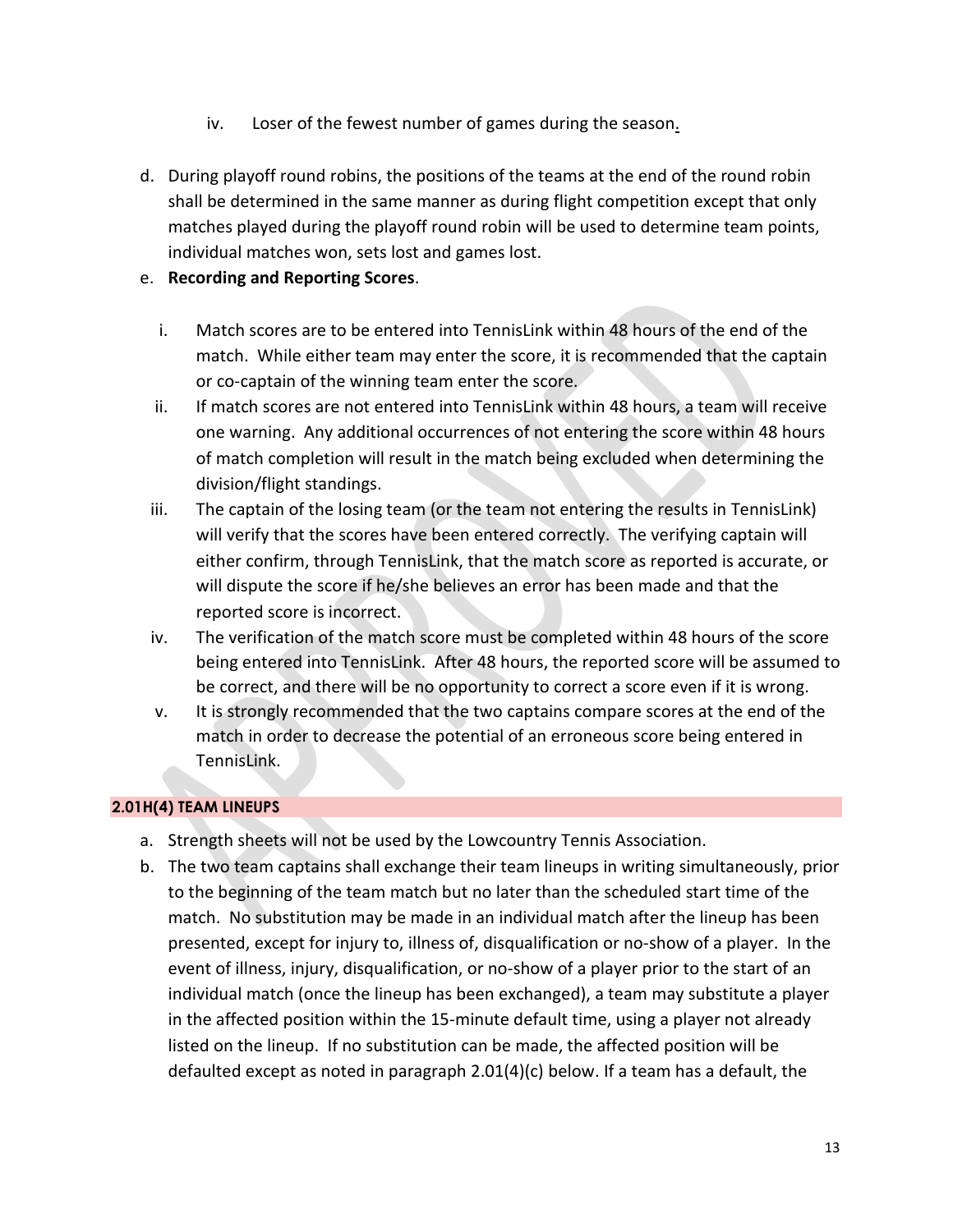opposing team will have the opportunity to adjust their scorecard by moving the thirdplace position to the second-place position.

- c. If two players in the lineup, not playing with each other, do not show, then the two partners who did show will form a partnership, if it is an otherwise valid partnership, and play together in the higher lineup position.
- d. **Starting Match Play.** All individual matches will begin (i.e., the first serve will be made) within fifteen minutes of the scheduled start time. All warm-ups, including service warm-ups, must be concluded prior to fifteen minutes after the scheduled start time. (Exception: All players will be allowed a five-minute warm-up even if this means starting the match after the mandatory start time.) Captains that exchange lineups after the posted start time / begin play later than 15 minutes after the posted start time are in violation of LCTA rules and therefore subject to grievance, which can even be filed by captains of teams who play after your matches are over. We encourage Captains to exchange lineups 5 minutes before the scheduled match time so the matches can begin. There are two situations that a delay in starting play MAY be accommodated:
	- i. An unexpected, verifiable public situation (major accident, road closed, traffic rerouted) if the player communicates with their captain and the captain is able to communicate the situation to the other captain by scheduled start time. The late player is to stay in communication in transit. The delay will be considered for that position(s) only. All other matches shall start within 15 minutes of the scheduled start time. The maximum waiting time before default is 30 minutes after scheduled match time.
	- ii. Courts are not available to begin any of the matches.

# e. **Defaults**.

- i. A team default occurs when a team captain cannot field at least two of the three positions for a team match.
- ii. Defaults must be given "from the bottom" except as provided for in paragraph 2.01H(4)(b) above, i.e., the No. 3 doubles must be defaulted before the No. 2 doubles, and the No. 2 doubles must be defaulted before the No. 1 doubles may be defaulted.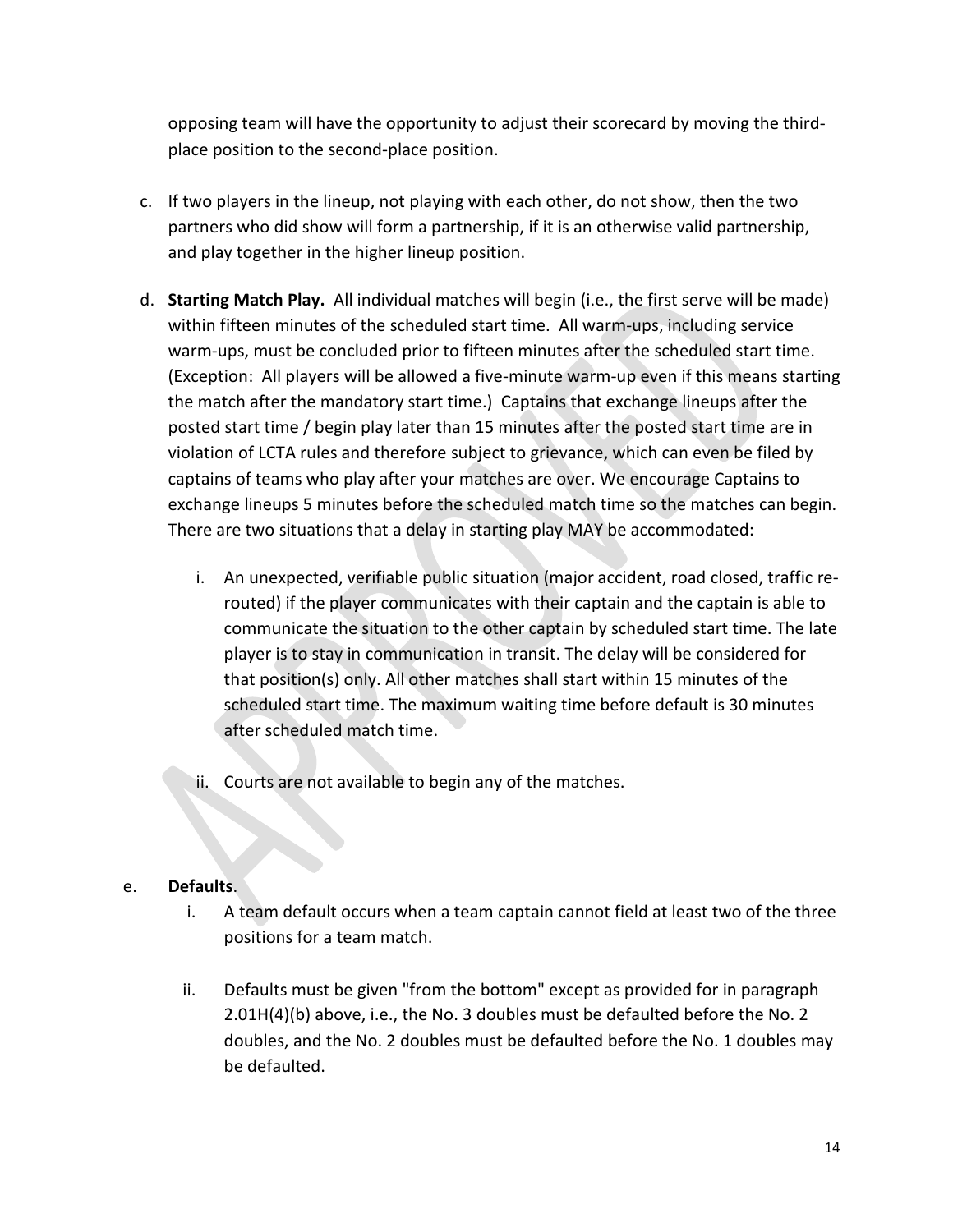- iii. To receive a win by default, the non-defaulting player or players must be present on court, ready to play; however, if a team captain advises his/her opponent in advance of the default, he/she, in effect, waives the requirement for the nondefaulting player(s) to be present in order to receive the default.
- iv. If a captain is advised prior to the match that the opponent must default one or more positions and that captain knows that he/she would also have had to default a position, it is incumbent upon that captain to demonstrate good sportsmanship and declare a double default rather than to accept the win.
- v. If a team defaults an individual match during or prior to the line-up exchange, and inclement weather forces the match to be postponed before a point is played in any individual match, then the default is cancelled.
- vi. If both teams default the same position, neither team will receive a win and the scorecard will indicate a double default.
- vii. If a team defaults an excessive number of matches, i.e., more than 20% of its scheduled individual matches, during the season, none of that team's individual matches for the entire season--both those matches already played and those matches yet to be played--will count in the league results. (Example: If there are ten scheduled matches for a team, there will be thirty scheduled individual matches. If a team were to default 6 or more individual matches, none of the team's individual matches for the entire season would count.)
- viii. By joining the Lowcountry Tennis Association, a team is making a commitment to play every match. If, however, circumstances dictate that a team cannot field at least two positions, then the entire match must be defaulted. If a team defaults an entire team match for any reason, then all matches of that team played, or to be played, shall be null and void when determining standings. Defaulted matches received will be used for qualifying purposes for players advancing to Championship play.

If all teams in contention for the championships have already played the defaulting team in good faith, those matches stand as played. In either case, defaulted matches received will be used for qualifying purposes for players advancing to Championship play. If there is a full team default in a double or triple round robin, only the RR tier/segments that have the full team default will be impacted. Each of the Round Robin segments will be treated as whole and separate within the local league flight. If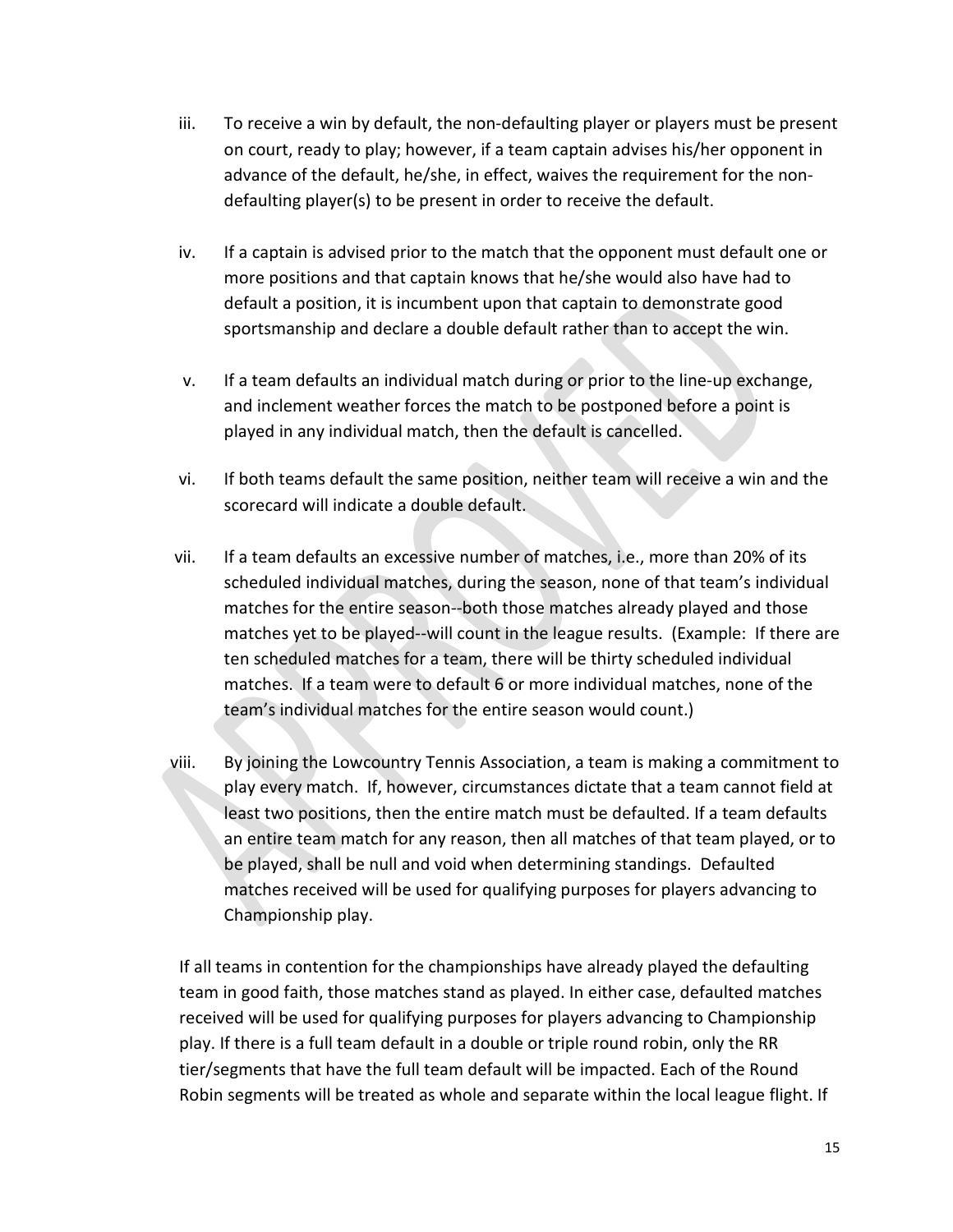the first RR was finished and the full team default occurred during the 2nd RR then all matches for the first RR would stand. If all teams in contention had played the defaulting team, those matches would stay in the system. Teams that default an entire match are expected to play the remainder of their schedule. A grievance will be filed against a team that is assessed a team default.

ix. A grievance may be filed against any team which defaults an excessive number of its individual matches or which defaults an entire team match. The situation will be assessed by the Grievance Committee and penalties imposed as appropriate. Penalties could include barring the team and/or its players from participating in future Lowcountry Tennis Association league tennis play for some specific period of time.

# **2.01(H)(5) Player Participation**

Individuals may play at the same level on more than one team in South Carolina in the Southern 18 & Over, 40 & Over, 55 & Over or 65 & Over Combo Doubles League. Individuals may play on multiple teams in the Lowcountry Tennis Association as long as those teams compete at different levels of play. An individual may also compete on an 18 & Over Combo Doubles League team, a 40 & Over Combo Doubles League team, a 55 & Over Combo Doubles League team, and/or a 65 & Over Combo Doubles League at the same level of play.

- a. The above rule notwithstanding, the LCTA Local League Coordinator may bar a team from playing in the LCTA, without a return of registration fees, if more than 40 percent of the team's players do not reside in the Lowcountry area (Berkeley, Charleston, Dorchester, and Colleton counties) unless such team is moved from another league to the LCTA by the State League Coordinator, and the team must play its home matches at a Lowcountry tennis facility.
- b. Players who qualify for South Carolina Combo Doubles State League Championships may advance on more than one 18 & Over, 40 & Over, 55 & Over or 65 & Over team. at different levels in the *2021* Combo Doubles League State Championships. Players who qualify for Southern Sectional Championships may advance on more than one 18 & Over, one 40 & Over, one 55 & Over team. No scheduling accommodations will be made for players playing on more than one team at Championships.

# *As per SC State Combo Regulations:*

Any team defaulting a court for any reason at the State Championships will incur a \$100 fine payable immediately (cash or check) for each court defaulted. If a team does not pay the fine,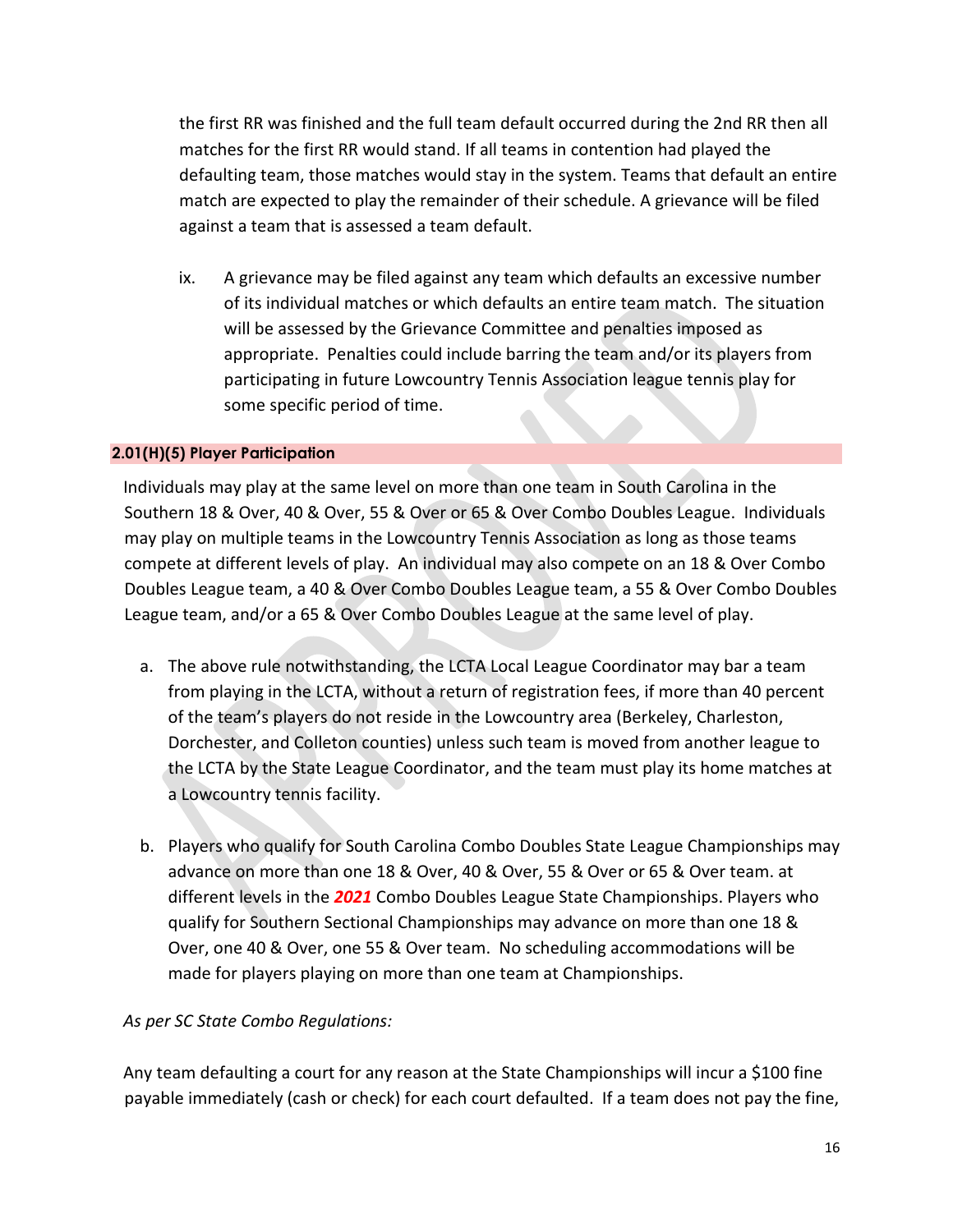a grievance may be filed against all players on the state roster, which could result in the suspension of play from any USTA League play until the fine is paid. The defaulting team is ineligible to continue to play the remainder of their matches. The defaulting team is responsible for the \$100 per line default penalty for all matches not played. It is your team's responsibility to have players on every court at each match at a state championship.

## 2.01J Inclement Weather

## **2.01J(1) INCLEMENT WEATHER DURING THE REGULAR SEASON**

- a. It is the responsibility of the home team captain to determine if inclement weather conditions warrant the postponement of a regular season team match. If teams have assembled and have started play or are waiting to start play, they should be prepared to wait one hour to determine if the courts are playable. It is recommended that the home team captain consult with the visiting team captain prior to making the "play/no play" decision, especially if match play has already begun.
- b. If match play has not begun (i.e., no individual match has started), the team captains will decide, within 48 hours, on a mutually agreeable make-up date and inform the level coordinator. This make-up date must be within two weeks of the scheduled date of the postponed match (within 72 hours, if at the end of the season and it affects who will participate in local league playoffs.) If the two captains cannot mutually agree on a make-up date that will be within the 14 days, the match is automatically set by the league for the first following Saturday at 2:00 PM at the Home Team courts location. Captains are encouraged to play all positions at the same time, just as they would in a regularly scheduled match; however, this is not a requirement. Team lineups on the make-up day do not have to be the same as they were on the day of the postponement even if the lineups had already been exchanged, and any defaults given during or prior to the line-up exchange are cancelled. Once the make-up dates are established, those are considered to be the official match dates and they are not able to be postponed unless there is inclement weather on those dates. The coordinator should be informed of the makeup date to be changed in TennisLink. If the match is rained out on the makeup date, the 2-week rule is reset from the date that was communicated to the coordinator. If the coordinator is not informed, the teams will be held to the 2-week makeup from the original match date.

If one team shows for a team or an individual match and the other does not, the match will be recorded as a default by the team that did not show. If neither team shows for the agreed upon make-up date or the league set date, the match will be scored a double forfeit. If the two teams double forfeit the entire match in this manner, this will result in all matches for **both** teams being null and void as per 2.01(H)(4)(viii). If one or more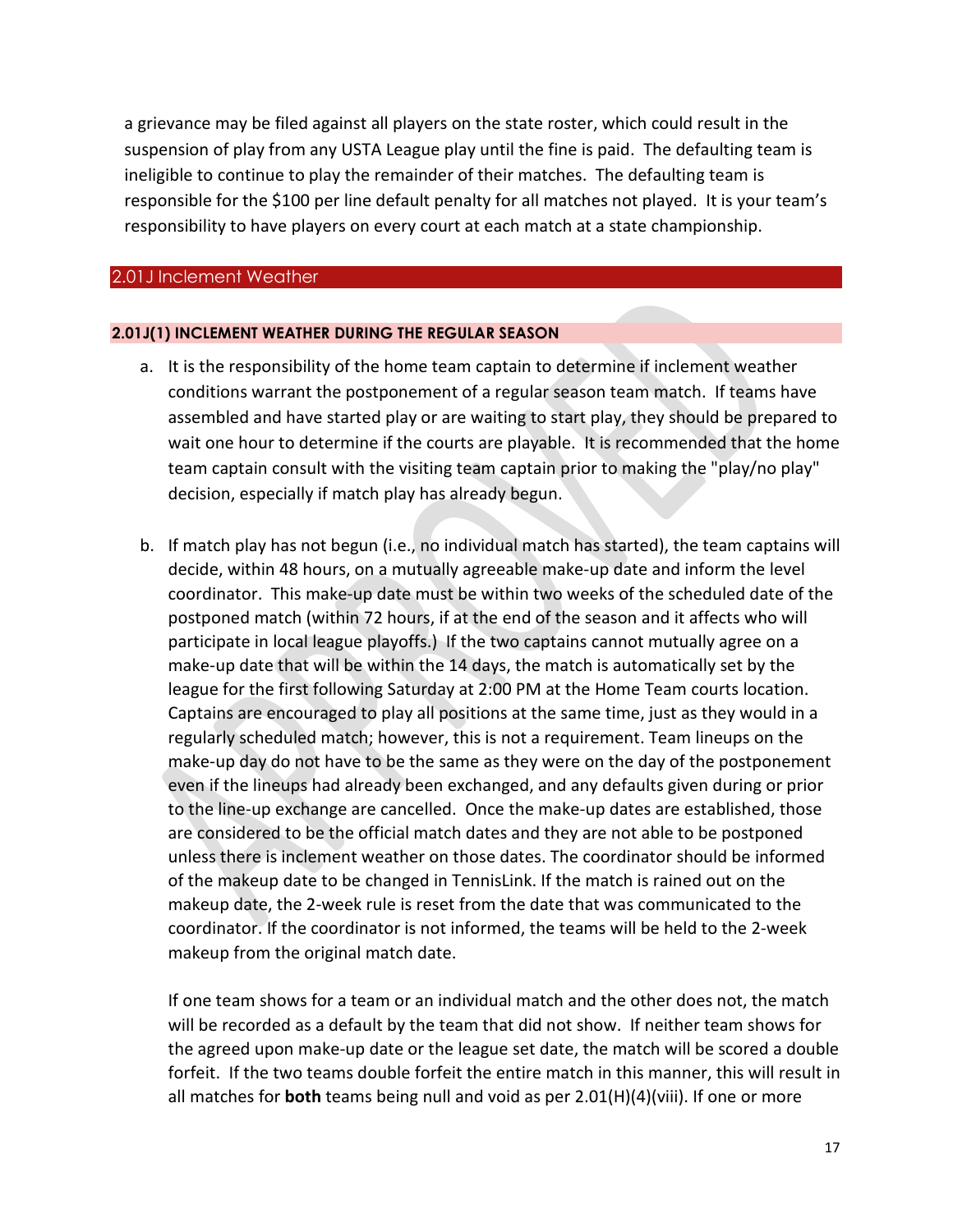individual positions are double forfeited (while others are played), it will result in both teams losing one individual match, two sets and twelve games for each double defaulted match. If it rains on Saturday, the match is rescheduled for the following Saturday at 2:00 pm unless both captains agree to another day and/or time prior to that. Coordinators have the responsibility to ensure these requirements are met.

- c. If match play has begun (i.e., at least one point played in one individual match), completed matches will stand as played, incomplete matches must be resumed by the same players at the exact set, game and point score as when play was halted, and matches not started will be played by the individuals listed on the line-up without any substitutions. Defaults given prior or during the line-up exchange will stand. The incomplete matches or unstarted matches do not have to be played at the same time and date, but can be arranged by the individuals involved in each of the individual matches. The decision when individual matches will be resumed must be made within 48 hours and the matches played within 14 days (within 72 hours if at the end of the season and it affects who will participate in the local league playoffs) or the match will be set by the league automatically on the first following Saturday at 2:00 PM at the Home Team courts. Once the make-up dates are established and the Combo coordinator is informed, those are considered to be the official match date and are not postponable unless there is inclement weather on those dates. If one or both teams in an individual match do not show to play on the agreed upon or league established make-up date, there are three possible outcomes:
	- i. If an individual match had started prior to the inclement weather and if one team shows for the make-up match and the other does not, that position will be recorded as a retirement by the team that did not show, with the score being entered as it was when play was interrupted;
	- ii. If an individual match had not started prior to the inclement weather and if one team shows for the makeup match and the other does not, that position will be recorded as a default by the team that did not show;
	- iii. If neither team shows for the match, the individual match will be scored as a double forfeit. This will result in **both** teams losing one individual match, two sets and twelve games.

If it rains on Saturday, the match is rescheduled for the following Saturday at 2:00 pm unless the players involved agree to another day and/or time prior to that. Coordinators have the responsibility to ensure these requirements are met.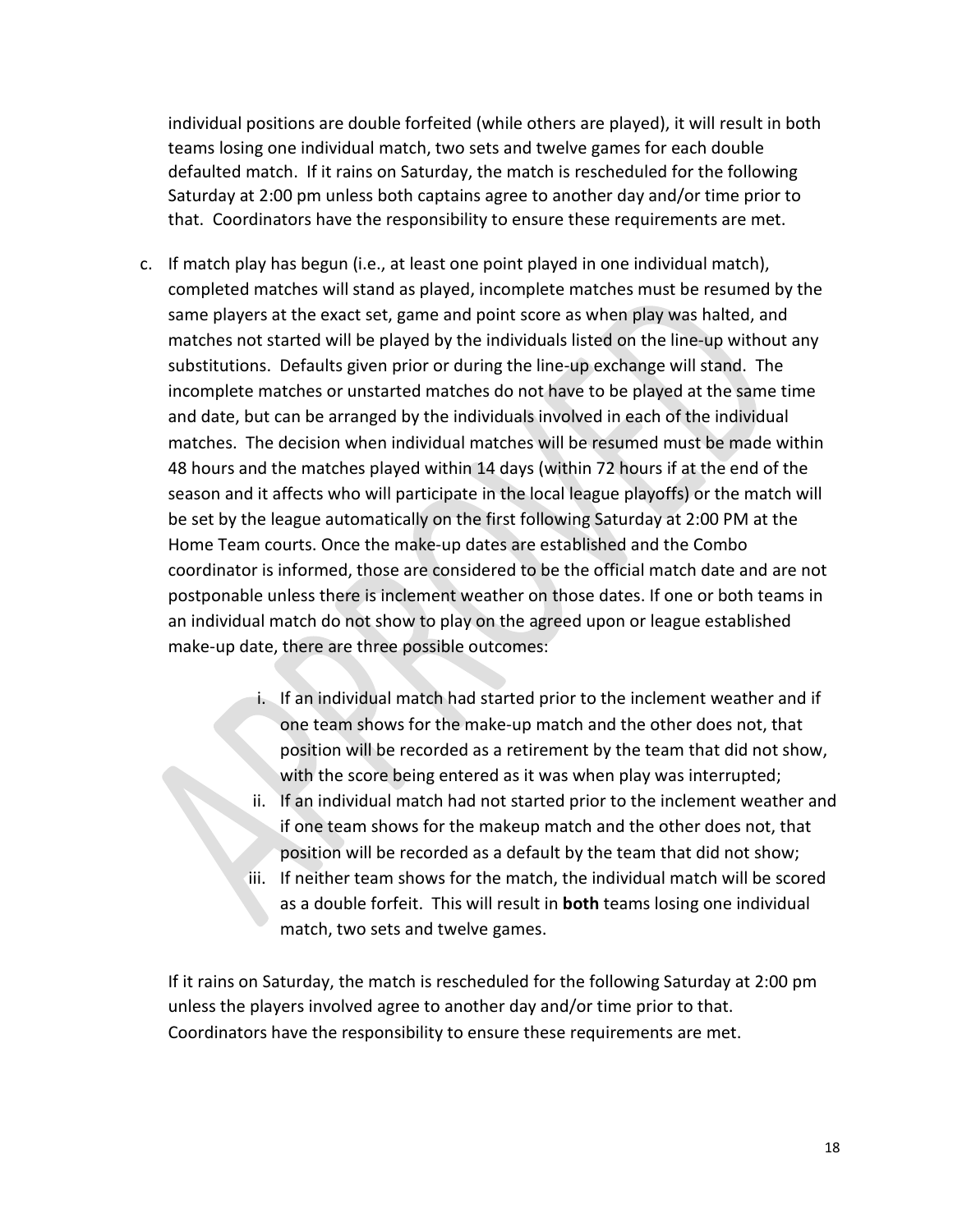## **2.01J(2) INCLEMENT WEATHER DURING PLAYOFFS**

- a. During playoffs, it is the responsibility of the Combo Doubles Coordinator to decide when a match must be postponed due to inclement weather. There is no maximum wait time, but it is at the discretion of those Coordinators to decide when players should be released.
- b. Make-up times and dates for postponed playoff matches will be determined by the Combo Doubles Coordinator. Completed matches will stand as played and incomplete matches must be resumed by the same players at the exact set, game, and point score as when play was halted. In the event that the postponement begins prior to the start (playing at least one point) of an individual match, the line-ups may be changed and defaults given during or prior to the line-up exchange are cancelled. Every effort will be made to play the make-up no later than the following day, subject to court availability. (It may be necessary to shift playoff sites and court surfaces.) All postponed individual matches whether in progress or not at the time of postponement will recommence at the same time.

# **2.01K REGISTRATION**

2.01K(1) Teams will register for play in the LCTA *2021* Southern 18 & Over Combo Doubles, 40 & Over Combo Doubles, 55 & Over Combo Doubles and 65 & Over Combo Doubles Leagues by entering their rosters in TennisLink, beginning *May 7, 2021* and no later than *June 4, 2021*. No new teams may be established after that date unless a waiver is received from the Combo Doubles Coordinator.

2.01K(2) In order for a roster to be considered valid on *June 5, 2021*, it must have at least six players, and at least three eligible partnerships. (2.01E(3)) Each team must have a minimum of three **AT LEVEL** partnerships registered. For example, a 7.5 team must have at least three 3.5 players and at least three 4.0 players.

2.01K(3) A player may be added to a team roster until the date of that team's last scheduled match in the regular season.

2.01K(4) A player may not play for a team until the player has been entered on the roster. If a player is not on the roster at the start time of a team match and plays in that match, the individual match will be considered to be a default.

2.01K(5) To be listed on a roster, a player must: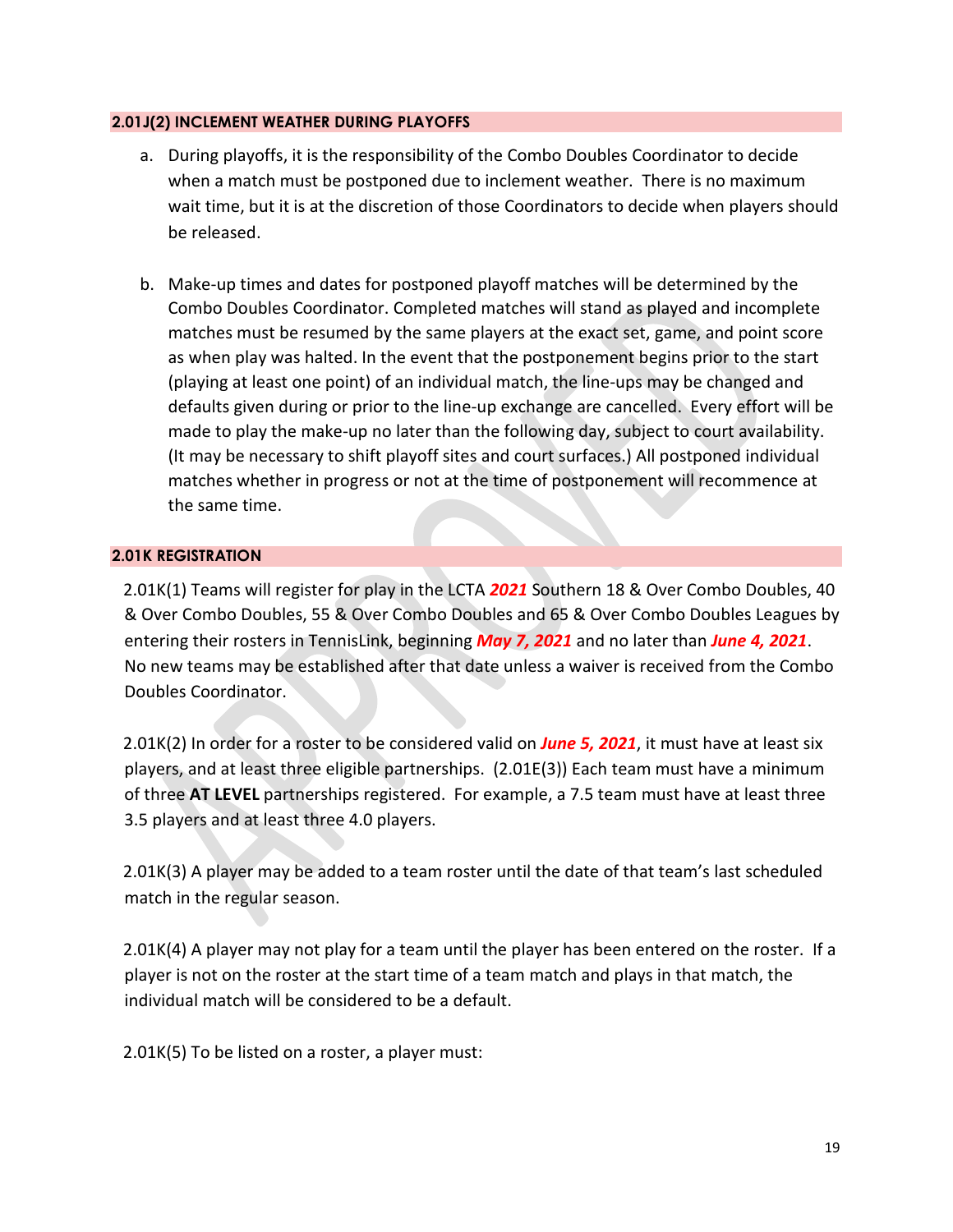- a. Be a paid-up member of the USTA. (In accordance with USTA/SC regulations, all players for the 2021 season must have their memberships paid-up through the LCTA local league season, including State Championship (see 2.03B). TennisLink will not allow a player to be added to the roster if this requirement is not met.
- b. Pay a *\$15* fee through TennisLink. This fee is collected each time a player's name appears on a roster. This fee is not refundable for any reason. (The *\$15* fee is split as follows: \$3 to USTA to support TennisLink operations; \$6 to USTA/SC to support league tennis operations in South Carolina; and *\$6* to LCTA to support local league tennis operations.

## **2.01L RESCHEDULING DUE TO CONFLICTING EVENTS**

During the season, it is quite possible that a team will have a scheduled match that conflicts with championship play (i.e., LCTA Local Championships, State Championships, Sectional Championships, or National Championships) or play on a team that is representing the LCTA in tennis competition (such as the Southern Cities Championship). In such circumstances, if the team has three or more players (two or more players for a team with 7 or fewer players on the roster) participating in such championship level play or on a team representing the LCTA, then the captain of the team may request that the match be rescheduled and the request must be granted by the opposing captain. When that occurs, the captains should make every effort to reschedule the match to a date prior to the originally scheduled date. If that is not possible, then the rescheduling must occur as indicated in paragraph 2.01J(1)(b) for a match that is totally postponed due to rain. (If a league match is scheduled to be played in the morning and the competing event is a local league playoff match to be scheduled at 5:00 p.m. or later, that does not constitute a conflict for the purposes of this rule. Neither does this rule apply to conflicts with local sanctioned or unsanctioned tournaments though captains may opt to reschedule such matches if mutually agreeable to both captains.) Players may play on more than one team during local playoffs but no accommodation shall be given for scheduling purposes.

## **2.03 AREA, SECTIONAL, AND NATIONAL LEAGUE CHAMPIONSHIPS**

## **2.03A(1) ELIGIBILITY**

A player must play in at least 1 Local League match in order to qualify to play at USTA SC Combo 18 & Over, 40 & Over, 55 & Over and 65 & Over State Championship (a default received counts towards advancement). Local Playoffs are championships, not part of the local season.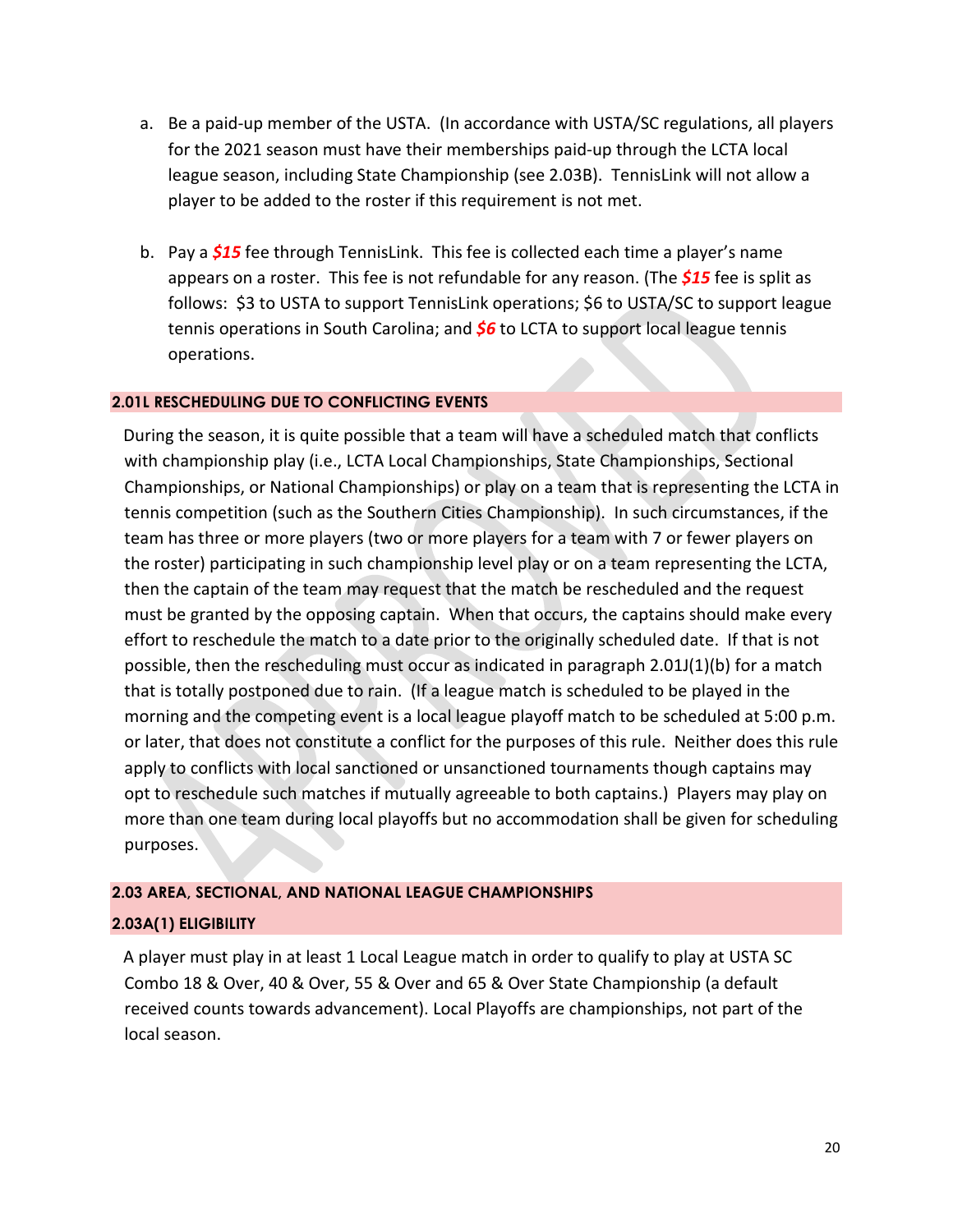Defaults given do not count towards meeting this requirement, but retirements, whether received or given, **do** count towards the one match requirement.

## **2.03B CHAMPIONSHIP SCHEDULE**

The LCTA Local Championships will be held *September 16-19, 2021* at Mount Pleasant Recreation Department on Whipple Road in Mount Pleasant.

The USTA/South Carolina State Southern Combo Doubles Championships:

*Combo 55/65 & Over October 22-25, 2021 at Wild Dunes, Isle of Palms, SC. Combo 40 & Over October 29-31, 2021 in Florence, SC. Combo 18 & Over October 30-November 1, 2021 in Florence, SC.*

The date and location for the USTA/Southern Section Southern Combo Doubles Championships is *December 3-6, 2021 in Mobile, AL.*

# 3.00 GRIEVANCE PROCEDURES

# **3.01 GRIEVANCE COMPLAINTS**

# **3.01A GRIEVANCE COMPLAINTS DURING LCTA REGULAR SEASON**

- 1. Grievance complaints may be filed not only for infractions of the regulations but also for failing to abide by good conduct, fair play, and good sportsmanship. Such grievances must be filed in writing with Local League Coordinator prior to commencement of the next team match involving such player or team, or within 24 hours after the end of local league play, whichever occurs first, except a complaint based on ineligibility may be filed at any time after learning the person is ineligible.
- 2. With the approval of the Southern Combo Doubles State League Coordinator, the Lowcountry Tennis Association Combo Doubles League Grievance Committee is comprised of the following persons. The chairperson and at least three members will meet to decide any grievance submitted to the Committee. The members are:

Steve Wilson (Chairperson) Bill Snead, Lisa Diedrick, Becky Williamson, and Steve Speer

3. The decisions of the Lowcountry Tennis Association Grievance Committee may be appealed. With the approval of the Combo Doubles State League Coordinator, the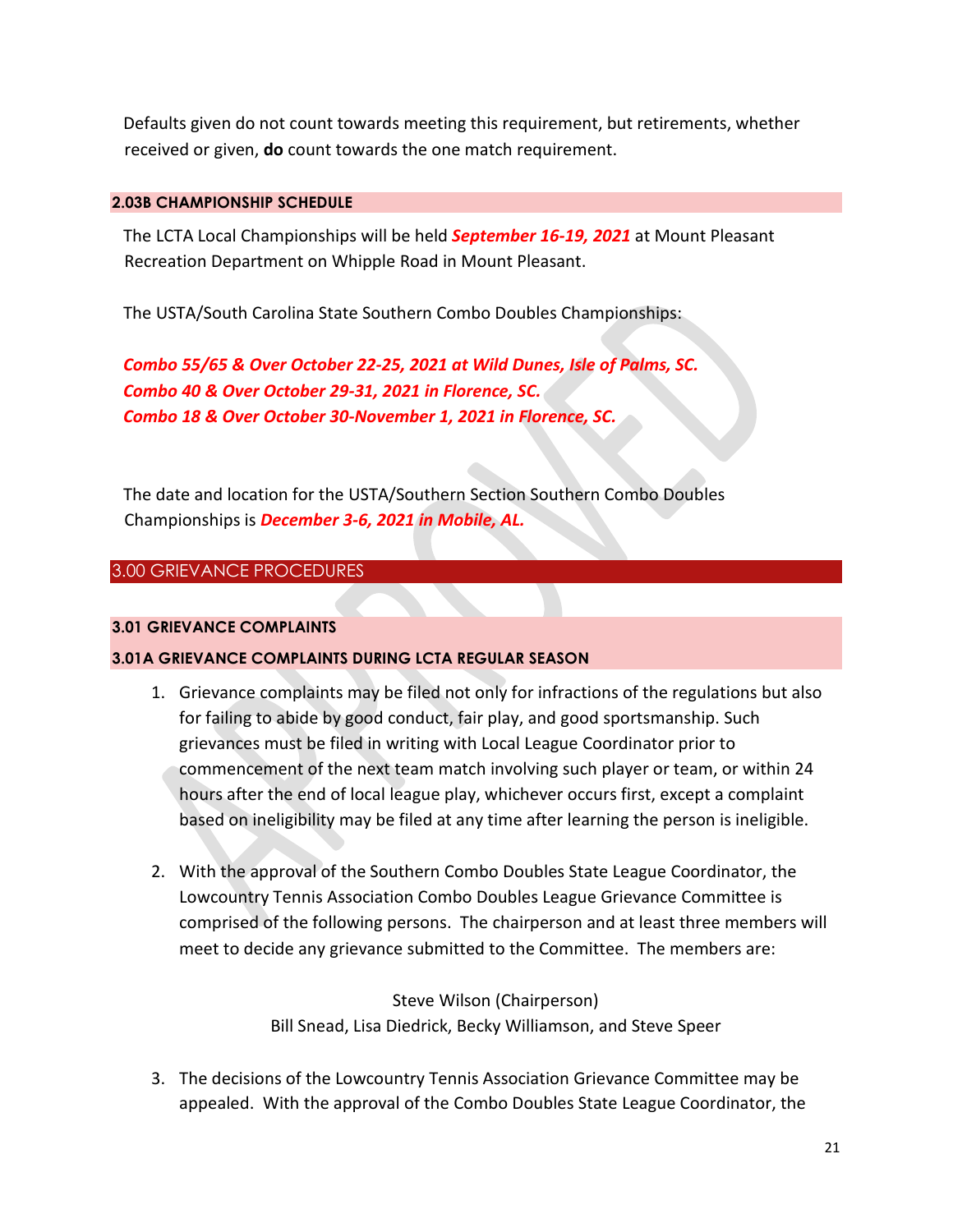Lowcountry Tennis Association Appeal Committee consists of five Lowcountry Tennis Association members appointed by the Lowcountry Tennis Association President/Local League Coordinator. The chairperson and at least two members will meet to decide any grievance appeal submitted to the Committee. The members are:

> Donna Brown (Chairperson) Bill Ennis, Judi Fillinger, Art Welling and Rob Eppelsheimer

## **3.01B GRIEVANCE COMPLAINTS DURING LCTA PLAYOFFS**

- 1. **Filing a Grievance**. Grievance complaints may be filed during LCTA Playoffs. A complaint against an individual or team may only be filed by the team captain of the team who has competed in the match where the alleged violation occurred, the league coordinator, or the Playoff Director. These complaints must be submitted, in writing, within 30 minutes of the end of the team match to the Playoff Director (or his/her designated representative). When such a grievance is filed, the next round of play will be delayed for all teams until the grievance is decided.
- 2. **Playoff Grievance Committee.** Prior to the playoff, a three-person Playoff Grievance Committee will be designated, and the captains participating in the playoff will be advised of its composition. Normally, the Playoff Director will be one of the members of the Committee. Members of the Playoff Grievance Committee need not be at the site during the playoffs, but must be available by telephone throughout the playoff competition. Whenever possible, the Playoff Grievance Committee should meet at the playoff site if a grievance is filed, but participation by telephone is allowed, if necessary. The decision of the Playoff Grievance Committee shall be by majority vote.
- 3. **Filing an Appeal.** Any party to a grievance complaint may appeal the decision, in writing, within 30 minutes following the rendering of the grievance committee decision. Prior to the playoff, a three-person Playoff Grievance Appeal Committee will be designated, and the captains participating in the playoff will be advised of its composition. Members of the Playoff Grievance Appeal Committee need not be at the site during the playoffs, but must be available by telephone throughout the playoff competition. Whenever possible, the Playoff Grievance Appeal Committee should meet at the playoff site if a grievance appeal is filed, but participation by telephone is allowed, if necessary. The decision of the Playoff Grievance Appeal Committee shall be by majority vote and is final and binding. Play will not recommence until the Grievance Appeal is decided.